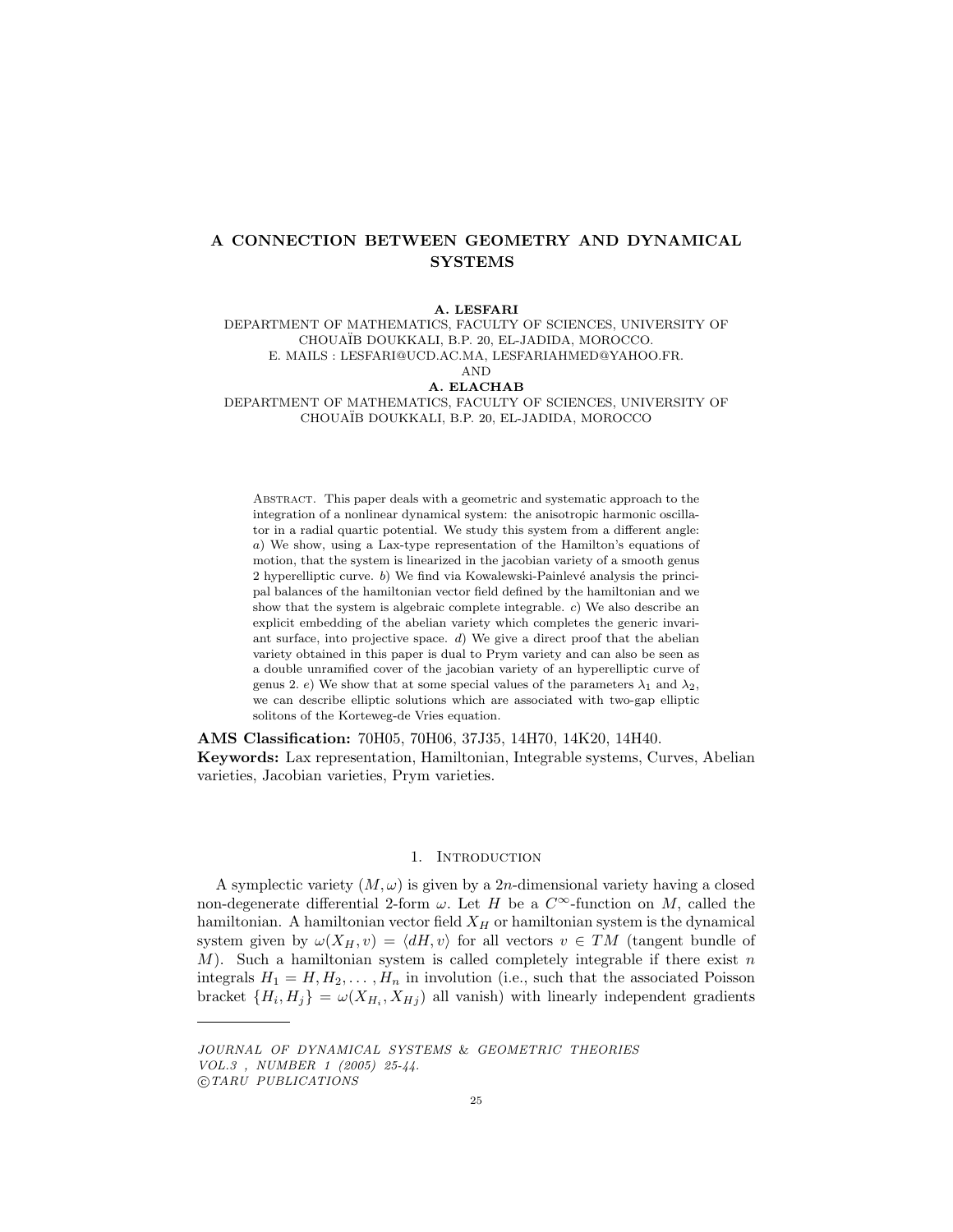#### 26 A. LESFARI, A. ELACHAB

(i.e.,  $dH_1 \wedge ... \wedge dH_n \neq 0$ ). For generic  $c = (c_1, ..., c_n)$  the level set

$$
\mathcal{A}_c = \{x : H_1(x) = c_1, \dots, H_n(x) = c_n\},\
$$

is a smooth variety. When  $A_c$  is compact and connected, it is diffeomorphic to an *n*-dimensional torus  $\mathbb{R}^n/\mathbb{Z}^n$  and each vector field will define a linear flow there. To be precise, in some open neighbourhood of the torus one can introduce regular symplectic coordinates  $s_1, \ldots, s_n, \varphi_1, \ldots, \varphi_n$  in which  $\omega$  takes the canonical form  $\omega = ds_1 \wedge d\varphi_1 + \cdots + ds_n \wedge d\varphi_n$ . Here the functions  $s_i$  (called action-variables) give coordinates in the direction transverse to the torus and can be expressed functionally in terms of the integrals  $H_i$ . The functions  $\varphi_i$  (called angle-variables) give standard angular coordinates on the torus, and every vector field  $X_{Hi}$  can be written in the form  $\varphi_i = h_i(s_1, \ldots, s_n)$ , that is, its integral trajectories define a conditionallyperiodic motion on the torus. Consequently, in a neighbourhood of the torus the . hamiltonian vector field  $X_{Hi}$  take the following form  $s_i = 0, \varphi_i = h_i(s_1, \ldots, s_n)$ and can be integrated by quadratures. All what precedes is the content of what is to-day usually called the Arnold-Liouville theorem [22] .

In this paper, we consider a 2-dimensional anisotropic harmonic oscillator in a radial quartic potential which is defined [29] by

(1) 
$$
H = \frac{1}{2} \left( \sum_{k=1}^{2} (x_k^2 - \lambda_k y_k^2) \right) + \frac{1}{4} \left( \sum_{k=1}^{2} y_k^2 \right)^2.
$$

The corresponding system is given by

(2) 
$$
\dot{y}_1 = x_1, \quad \dot{x}_1 = (\lambda_1 - y_1^2 - y_2^2) y_1,
$$
  
\n $\dot{y}_2 = x_2, \quad \dot{x}_2 = (\lambda_2 - y_2^2 - y_1^2) y_2.$ 

The integrability of the system  $(2)$  has been studied by several authors  $[6]$ ,  $[28]$ ,  $[29]$ and others. In section 2, we give a Lax representation of the flow generated by  $(1)$ which depends on a spectral parameter and we prove that the system (2) is completely integrable. In section 3, we make a careful study of the algebraic geometric aspects of the level varieties of this integrable system. We find via Kowalewski-Painlevé analysis the principal balances of the hamiltonian vector field defined by the hamiltonian and we show that the system is algebraic complete integrable. We also describe an explicit embedding of the abelian variety which completes the generic invariant surface, into projective space. In section 4, we give a direct proof that the abelian variety obtained in section 3 is dual to Prym variety and can also be seen as a double unramified cover of the jacobian variety of an hyperelliptic curve of genus 2. The purpose of section 5, is to show that at some special values of the parameters  $\lambda_1$  and  $\lambda_2$ , we can describe elliptic solutions which are associated with two-gap elliptic solitons of the Korteweg-de Vries equation.

Among the results presented in this paper, there is an explicit calculation of invariants for a hamiltonian system which cut out an open set in an abelian variety, and various curves related to this abelian variety are given explicitly. The integrable dynamical system presented here is an interesting example, particular to experts of abelian varieties who may want to see an explicit example of a correspondence for varieties defined by different curves.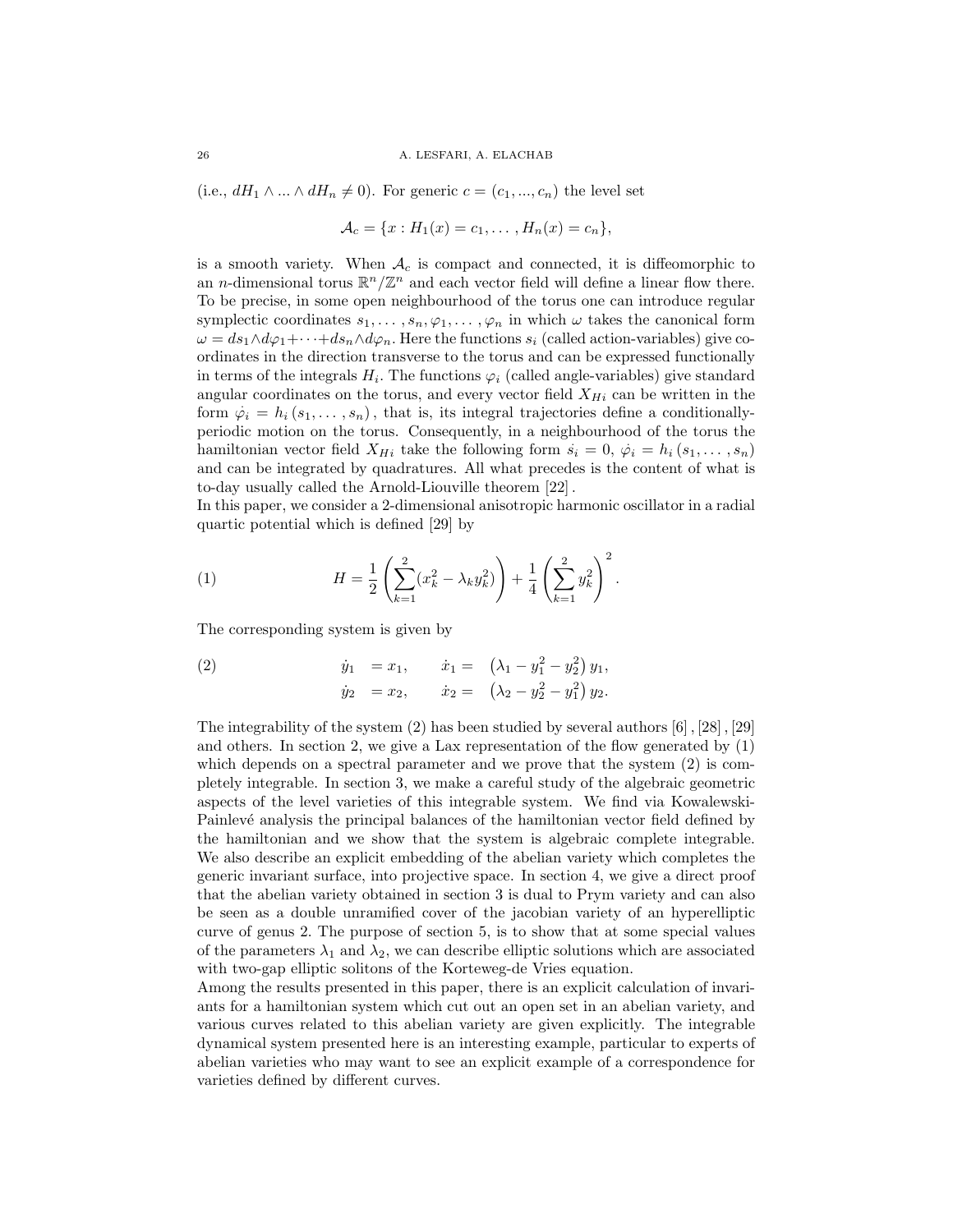### 2. Lax representation and complete integrability

New examples of completely integrable hamiltonian systems, which have recently been discovered, are based on the Lax representation of the equations of motion. By a Lax equation with a parameter  $h$ , we shall mean an equation

(3) 
$$
\dot{A}(h) = [B(h), A(h)] \equiv B(h)A(h) - A(h)B(h),
$$

where

$$
A(h) = \sum_{-p}^{q} A_k(t)h^k, \qquad B(h) = \sum_{-p}^{q} B_k(t)h^k,
$$

are finite Laurent series in a variable  $h$  whose coefficients are matrices depending on a parameter. Some hamiltonian flows on Kostant-Kirillov coadjoint orbits in subalgebras of infinite dimensional Lie algebras (Kac-Moody Lie algebras) yield large classes of extended Lax pairs (3). A general statement leading to such situations is given by the Adler-Kostant-Symes theorem [17]. Using the van Moerbeke-Mumford linearization method [24], Adler and van Moerbeke [1] showed that the linearized flow could be realized on the jacobian variety  $Jac(\Gamma)$  (or some sub-abelian variety of it) of an algebraic curve  $\Gamma$  (spectral curve) associated to (3). Recall that the jacobian variety of  $\Gamma$  is a complex torus  $Jac(\Gamma) = \mathbb{C}^g/\{n_1 + \Omega n_2\}$  where g is the gacobian variety of 1 is a complex torus  $Jac(1) = \mathbb{C}^g / \{n_1 + \Omega n_2\}$  where g is the<br>genus of  $\Gamma$ ,  $(n_1, n_2 \in \mathbb{Z}^g)$ ,  $\Omega = \left(\int_{\gamma_i} \omega_j\right)$ ,  $1 \leq i, j \leq g$ ,  $(\omega_1, \dots, \omega_g)$  a base of holomorphic differentials on  $\Gamma$  and  $\gamma_i \in H_1(\Gamma, \mathbb{Z})$ .

A hamiltonian flow of the type (3) preserves the spectrum of A and therefore its characteristic polynomial  $P(z, h) = \det (A(h) - zI)$ . The curve  $\Gamma : P(z, h) = 0$ , of genus  $g$ , is time independent, i.e., its coefficients are integrals of the motion  $(3)$ . We then construct an algebraic map from the complex invariant varieties of these hamiltonian systems to the jacobian variety  $Jac(\Gamma)$  of the curve Γ. Therefore all the complex flows generated by the constants of the motion are straight line motions on this Jacobian variety, i.e., the linearizing equations are given by

$$
\sum_{i=1}^g \int_{s_i(0)}^{s_i(t)} \omega_k = c_k t \ , \ 0 \leq k \leq g,
$$

where  $\omega_1, \ldots, \omega_g$  span the g-dimensional space of holomorphic differentials on the curve  $\Gamma$  of genus g.

According to the schema of [7, 8, 9, 25] , we consider the Lax representation of the equations (2) in the form

$$
(4) \qquad \qquad \dot{A}(h) = [B(h), A(h)],
$$

with the following ansatz for the Lax operator

$$
A(h) = \begin{pmatrix} v(h) & u(h) \\ w(h) & -v(h) \end{pmatrix}, \qquad B(h) = \begin{pmatrix} 0 & 1 \\ r(h) & 0 \end{pmatrix},
$$

where

$$
u(h) = -1 - \frac{1}{2} \left( \frac{y_1^2}{h - \lambda_1} + \frac{y_2^2}{h - \lambda_2} \right), \qquad v(h) = -\frac{1}{2} \dot{u}(h),
$$
  

$$
w(h) = \frac{1}{2} \left( \frac{x_1^2}{h - \lambda_1} + \frac{x_2^2}{h - \lambda_2} \right) - h + \frac{1}{2} \left( y_1^2 + y_2^2 \right), \qquad r(h) = h - y_1^2 - y_2^2
$$

Consider the algebraic curve

(5) 
$$
\Gamma : \det(A(h) - zI) = 0,
$$

.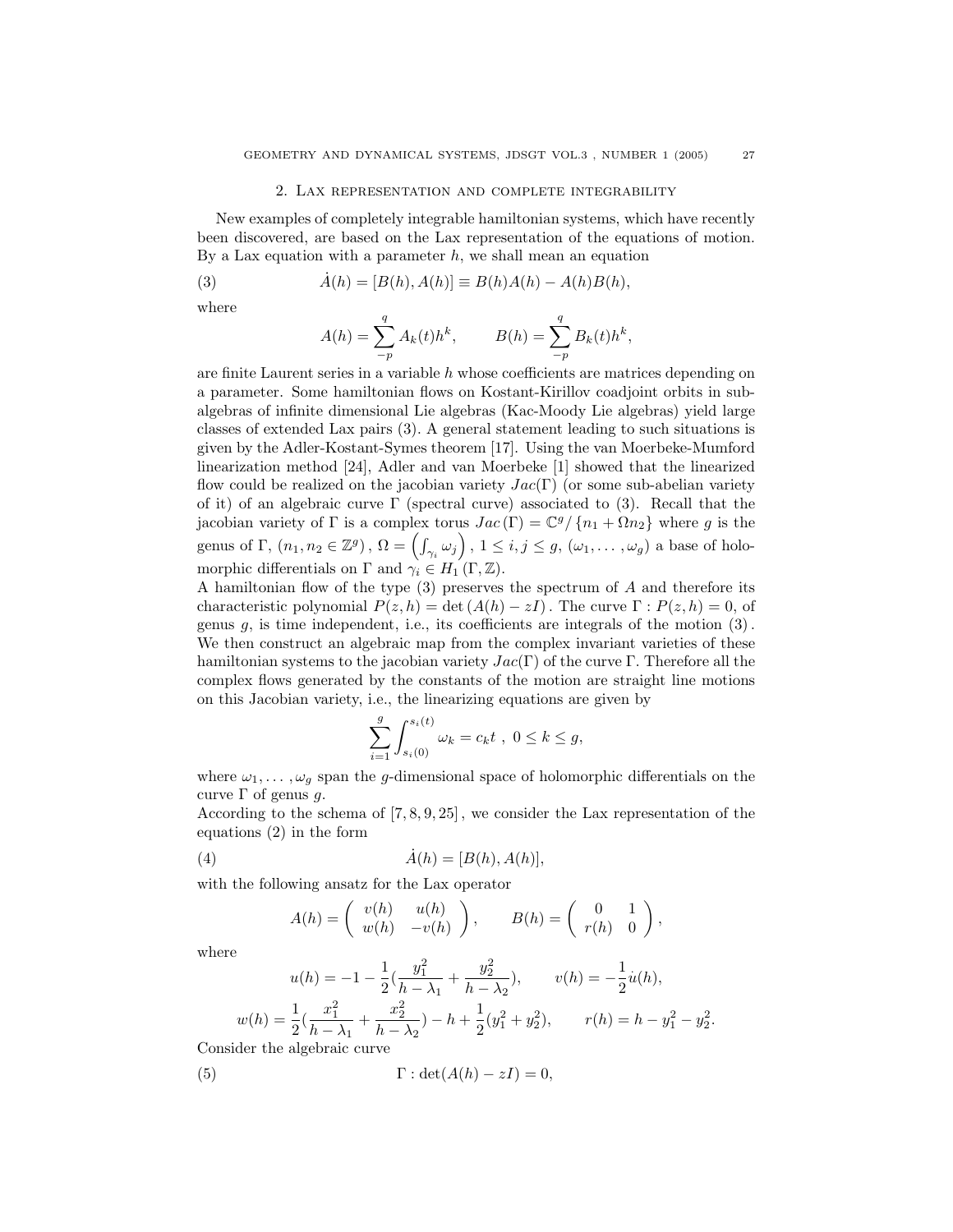whose coefficients are functions of the phase space. Using the van Moerbeke-Mumford linearization method [24, 18, 20], we show that the linearized flow could be realized on the jacobian variety  $Jac(\Gamma)$  of the curve  $\Gamma$  (5) associated to (4). A hamiltonian flow of the type  $(4)$  preserves the spectrum of  $A(h)$  and therefore its characteristic polynomial det $(A(h) - zI)$ . The curve Γ(5)is time independent, i.e., its coefficients are integrals of the motion (4). Explicitly, equation (5) looks as follows

(6) 
$$
\Gamma : w^2 = P_5(h),
$$

where  $w = (h - \lambda_1)(h - \lambda_2)z$ ,  $P_5(\lambda)$  is a polynomial of degree 5 of the form

$$
P_5(h) = (h^3 - (\lambda_1 + \lambda_2)h^2 + (\lambda_1\lambda_2 - H_1)h - H_2)(h - \lambda_1)(h - \lambda_2),
$$

 $H_1 = H$  is defined by (1) with  $\lambda_1, \lambda_2$  arbitrary and a second quartic integral  $H_2$  of the form

(7) 
$$
H_2 = \frac{1}{4}((x_1y_2 - x_2y_1)^2 - (\lambda_2y_1^4 + \lambda_1y_2^4) - (\lambda_1 + \lambda_2)y_1^2y_2^2) + \frac{1}{2}(\lambda_1\lambda_2(y_1^2 + y_2^2) - (\lambda_2x_1^2 + \lambda_1x_2^2)).
$$

The curve  $\Gamma$  determined by the fifth-order equation (6) is smooth, hyperelliptic and its genus is 2. Obviously,  $\Gamma$  is invariant under the hyperelliptic involution  $(h, w) \mapsto$  $(h, -w)$ . The second hamiltonian vector field is cubic and is written as

$$
\dot{y}_1 = \frac{1}{2}(x_1y_2 - x_2y_1)y_2 - \lambda_2x_1,
$$
\n
$$
\dot{y}_2 = -\frac{1}{2}(x_1y_2 - x_2y_1)y_1 - \lambda_1x_2,
$$
\n
$$
\dot{x}_1 = \frac{1}{2}(x_1y_2 - x_2y_1)x_2 + \lambda_2y_1^3 + \frac{1}{2}(\lambda_1 + \lambda_2)y_1y_2^2 - \lambda_1\lambda_2y_1,
$$
\n
$$
\dot{x}_2 = -\frac{1}{2}x_1(x_1y_2 - x_2y_1)x_1 + \lambda_1y_2^3 + \frac{1}{2}(\lambda_1 + \lambda_2)y_1^2y_2 - \lambda_1\lambda_2y_2.
$$

These vector fields are in involution with respect to the associated Poisson bracket. For generic  $c = (c_1, c_2) \in \mathbb{C}^2$  the affine variety defined by

(9) 
$$
\mathcal{A}_c = \bigcap_{i=1}^2 \{x : H_i(x) = c_i\} \subset \mathbb{C}^4,
$$

is the fibre of a morphism from  $\mathbb{C}^4$  to  $\mathbb{C}^2$  and then  $\mathcal{A}_c$  is a smooth affine surface. For  $\lambda_1 = \lambda_2$ , it is easy to show that the problem can be integrated in terms of elliptic functions. For  $\lambda_1 \neq \lambda_2$ , we introduce coordinates  $s_1$  and  $s_2$  on the surface  $\mathcal{A}_c$  by setting

(10) 
$$
s_1 + s_2 = \frac{1}{2}(y_1^2 + y_2^2) + \lambda_1 + \lambda_2,
$$

$$
s_1 s_2 = \frac{1}{2}(\lambda_2 y_1^2 + \lambda_1 y_2^2) + \lambda_1 \lambda_2.
$$

After some algebraic manipulations, we obtain the following equations for  $s_1$  and  $s_2$ : p

$$
\dot{s}_1 = \frac{ds_1}{dt} = 2\frac{\sqrt{P_5(s_1)}}{s_1 - s_2},
$$

$$
\dot{s}_2 = \frac{ds_2}{dt} = 2\frac{\sqrt{P_5(s_2)}}{s_2 - s_1},
$$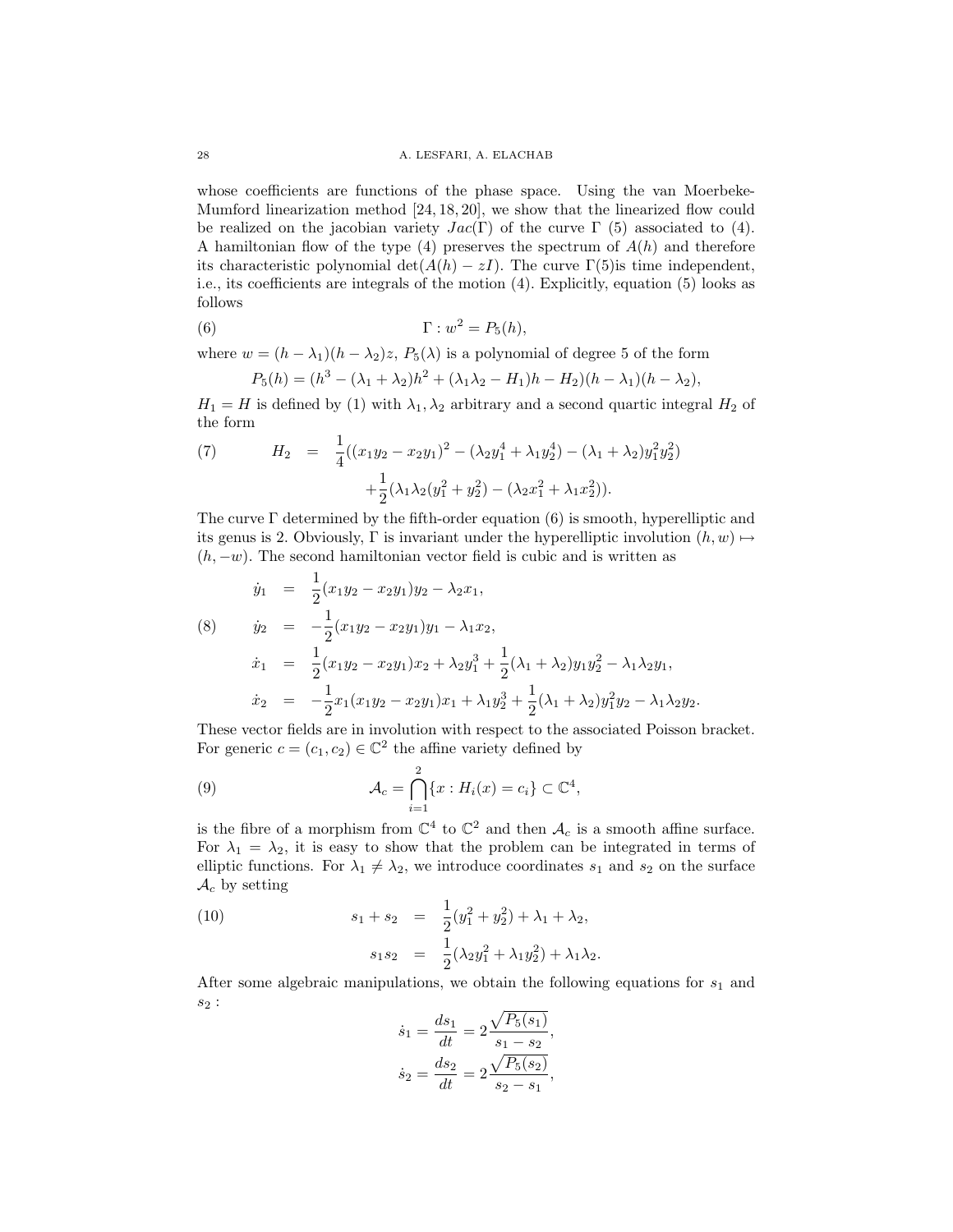where  $P_5(s)$  is defined by (6). These equations can be integrated by the abelian mapping

$$
\Gamma \longrightarrow Jac(\Gamma) = \mathbb{C}^2/\Lambda, \quad (p_1, p_2) \mapsto (\xi_1, \xi_2),
$$

where the hyperelliptic curve  $\Gamma$  of genus 2 is given by the equation (6),  $\Lambda$  is the lattice generated by the vectors  $n_1 + \Omega n_2, (n_1, n_2) \in \mathbb{Z}^2, \Omega$  is the matrix of period of the curve  $\Gamma$ ,  $(\omega_1, \omega_2)$  is a canonical basis of holomorphic differentials on  $\Gamma$ , i.e.,

$$
\omega_1 = \frac{ds}{\sqrt{P_5(s)}}, \qquad \omega_2 = \frac{sds}{\sqrt{P_5(s)}},
$$

 $p_1 = (s_1,$ p  $P_5(s_1)$ ,  $p_2 = (s_2,$ p  $(P_5(s_2))$ ,  $p_0$  is a fixed point and  $\overline{p_1}$  $\mathfrak{c}$   $\mathfrak{p}_2$ 

$$
\xi_1 = \int_{p_0}^{p_1} \omega_1 + \int_{p_0}^{p_2} \omega_1,
$$
  

$$
\xi_2 = \int_{p_0}^{p_1} \omega_2 + \int_{p_0}^{p_2} \omega_2.
$$

We have

$$
\dot{\xi}_1 = \frac{d\xi_1}{dt} = \frac{\dot{s}_1}{\sqrt{P_5(s_1)}} + \frac{\dot{s}_2}{\sqrt{P_5(s_2)}} = 0,
$$
  

$$
\dot{\xi}_2 = \frac{d\xi_2}{dt} = \frac{s_1\dot{s}_1}{\sqrt{P_5(s_1)}} + \frac{s_2\dot{s}_2}{\sqrt{P_5(s_2)}} = 2,
$$

and hence the problem can be integrated in terms of genus 2 hyperelliptic functions of time. Consequently, we have

**Theorem 1.** The hamiltonian system (2) is completely integrable for all  $\lambda_1, \lambda_2$  and admits a Lax representation given by (4). The invariants in this case are quartic: the first integral is given by the hamiltonian  $H_1 = H(1)$  whereas the second  $H_2$  has the form (7). For  $\lambda_1 = \lambda_2$ , the problem can be integrated in terms of elliptic functions. For  $\lambda_1 \neq \lambda_2$ , the flows generated by  $H_1$  and  $H_2$  are straight line motions on the jacobian variety  $Jac(\Gamma)$  of a smooth genus 2 hyperelliptic curve  $\Gamma$  (6) associated to Lax equation  $(4)$ .

### 3. Linearizing flow on complex algebraic tori

Consider hamiltonian problems of the form

(11) 
$$
X_H: \dot{x} = J \frac{\partial H}{\partial x} , x \in \mathbb{R}^m,
$$

where H is the hamiltonian and  $J = J(x)$  is a skew-symmetric matrix with polynomial entries in  $x$ , for which the corresponding Poisson bracket

$$
\{H_i, H_j\} = \langle \partial H_i / \partial x, J \partial H_j / \partial x \rangle \,,
$$

satisfies the Jacobi identities. The system (11) with polynomial right hand side will be called algebraic complete integrable (a.c.i.) when [2, 11, 13] :

a) The system possesses  $n + k$  independent polynomial invariants  $H_1, ..., H_{n+k}$ (Casimir functions) of which k lead to zero vector fields  $J\frac{\partial H_{n+i}}{\partial x}(x) = 0, 1 \le i \le k$ , the *n* remaining ones are in involution (i.e.,  $\{H_i, H_j\} = 0$ ) and  $m = 2n + k$ . For most values of  $c_i \in \mathbb{R}$ , the invariant varieties  $\bigcap^{n+k}$  $i=1$  ${x \in \mathbb{R}^m : H_i = c_i}$  are assumed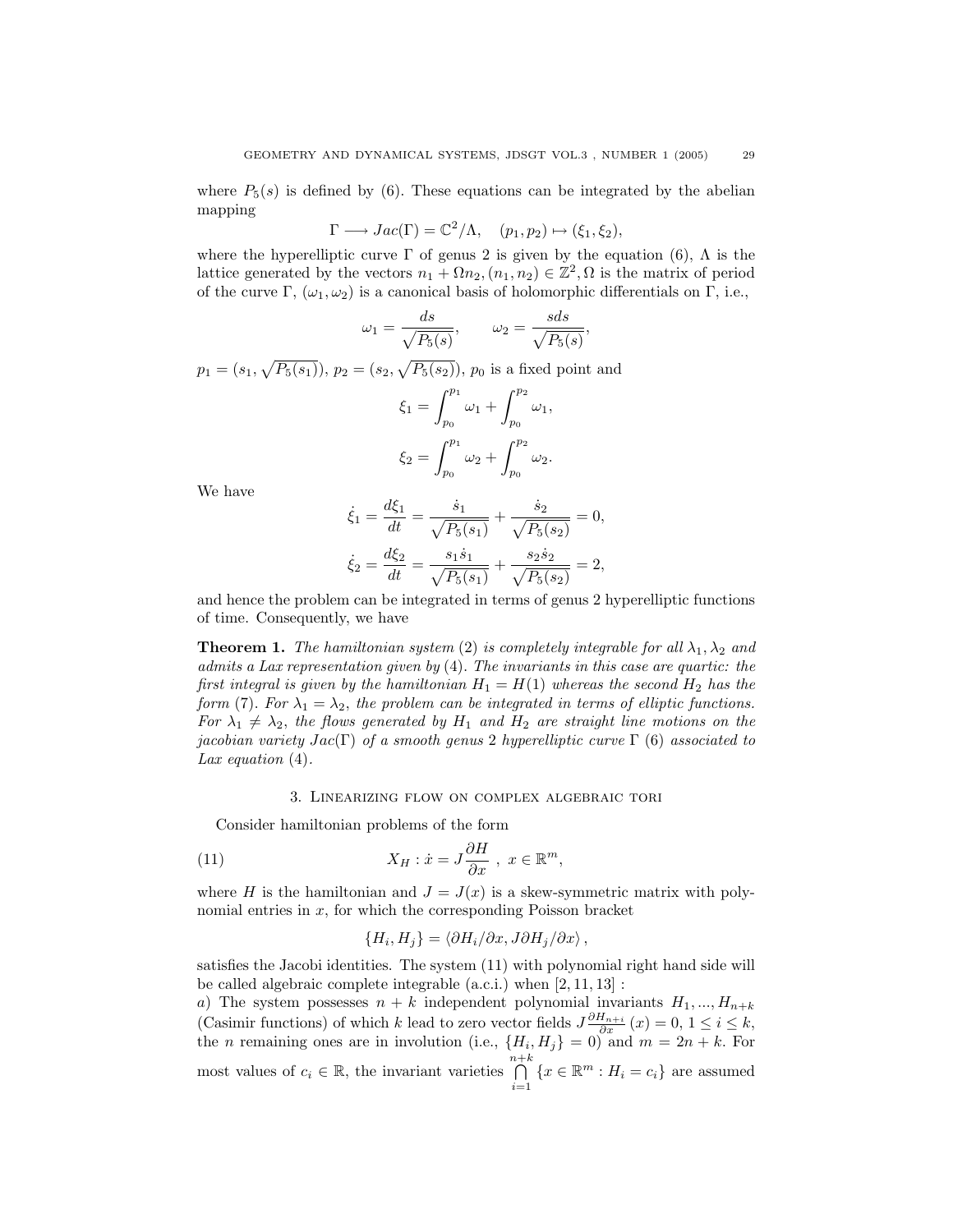compact and connected. Then, according to the Arnold-Liouville theorem, there exists a diffeomorphism

$$
\bigcap_{i=1}^{n+k} \{x \in \mathbb{R}^m : H_i = c_i\} \to \mathbb{R}^n/Lattice,
$$

and the solutions of the system (11) are straight lines motions on these tori. b) The invariant varieties, thought of as affine varieties in  $\mathbb{C}^m$  can be completed into complex algebraic tori, i.e.,

$$
\bigcap_{i=1}^{n+k} \{H_i = c_i, x \in \mathbb{C}^m\} \cup \mathcal{D} = \mathbb{C}^n / Lattice,
$$

where  $\mathbb{C}^n$  *Lattice* is a complex algebraic torus (i.e., abelian variety) and D a divisor (i.e. one or several codimension one subvarieties). Algebraic means that the torus can be defined as an intersection  $\bigcap^M$ of homogeneous polynomials  $P_i$ . In the natural coordinates  $(t_1, ..., t_n)$  of  $\mathbb{C}^n/Lattice$  ${P_i(X_0, ..., X_N) = 0}$  involving a large number coming from  $\mathbb{C}^n$ , the functions  $x_i = x_i(t_1, ..., t_n)$  are meromorphic and (11) defines straight line motion on  $\mathbb{C}^n$ /Lattice. Condition b) means, in particular, there is an algebraic map  $(x_1(t), ..., x_m(t)) \mapsto (s_1(t), ..., s_n(t))$  making the following sums linear  $\text{in } t:$ 

$$
\sum_{i=1}^n \int_{s_i(0)}^{s_i(t)} \omega_j = \mu_j t \ , \ 1 \leq j \leq n, \ \mu_j \in \mathbb{C},
$$

where  $\omega_1, ..., \omega_n$  denote holomorphic differentials on some algebraic curves. Adler and van Moerbeke [2] have shown that the existence of a coherent set of Laurent solutions :

$$
x_i = \sum_{j=0}^{\infty} x_i^{(j)} t^{j-k_i}, \quad k_i \in \mathbb{Z}, \quad \text{some } k_i > 0,
$$

depending on  $dim$  (phase space) – 1 =  $m-1$  free parameters is necessary and sufficient for a hamiltonian system with the right number of constants of motion to be a.c.i. So, if the hamiltonian flow (11) is a.c.i., it means that the variables  $x_i$  are meromorphic on the torus  $\mathbb{C}^n$  / Lattice and by compactness they must blow up along a codimension one subvariety (a divisor)  $\mathcal{D} \subset \mathbb{C}^n/Latlice$ . By the a.c.i. definition, the flow (11) is a straight line motion in  $\mathbb{C}^n/Lattice$  and thus it must hit the divisor  $\mathcal D$  in at least one place. Moreover through every point of  $\mathcal D$ , there is a straight line motion and therefore a Laurent expansion around that point of intersection. Hence the differential equations must admit Laurent expansions which depend on the  $n-1$ parameters defining  $\mathcal D$  and the  $n + k$  constants  $c_i$  defining the torus  $\mathbb C^n/Lattice$ , the total count is therefore  $m - 1 = dim (phase space) - 1$  parameters. For others aspects concerning a.c.i. systems, see [12, 14, 15, 16, 19, 21, 23].

The system (11) can be written in the form (11) with  $m = 4$ ,  $n = 2$  and  $k = 0$ . To be more precise

(12) 
$$
X_{H_1}: \dot{x} = J \frac{\partial H}{\partial x}, \quad x = (y_1, y_2, x_1, x_2)^{\top},
$$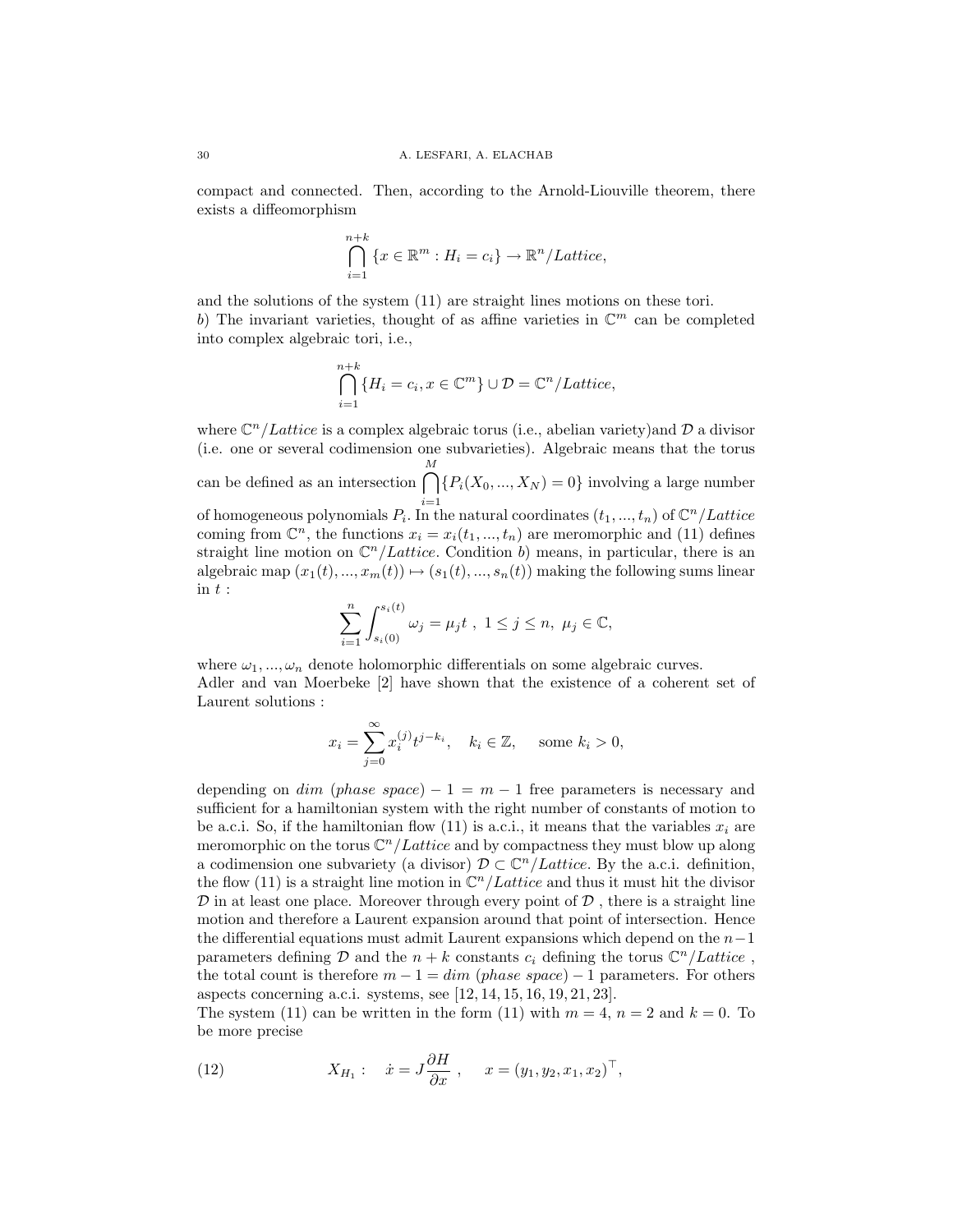where

$$
\frac{\partial H}{\partial x} = \left(\frac{\partial H}{\partial y_1}, \frac{\partial H}{\partial y_2}, \frac{\partial H}{\partial x_1}, \frac{\partial H}{\partial x_2}\right)^\top, \quad H = H_1(1), \quad J = \left(\begin{array}{cc} 0 & I \\ -I & 0 \end{array}\right).
$$

The second hamiltonian vector field commuting with the first is regulated by the equations

(13) 
$$
X_{H_2}: \quad \dot{x} = J \frac{\partial H_2}{\partial x}, \quad x = (y_1, y_2, x_1, x_2)^\top,
$$

with  $H_2$  defined by (7) and is explicitly given by (8).

In section 2, we have shown that the problem can be integrated in terms of genus 2 hyperelliptic functions. In fact , the transformation to the separating coordinates  $s_1$  and  $s_2$  which leads to the quadratures in terms of hyperelliptic integrals is quite involved. Finding this transformation require a great deal of luck and ingenuity. So, the question is how does one prove directly (i.e., without any reference to a trick of isospectral deformation with an indeterminate  $h$ ) that the system is effectively a.c.i. with abelian space coordinates? The idea of the direct proof we shall give here is closely related to the geometric spirit of the (real) Arnold-Liouville theorem discussed in section 1. Namely, a compact complex *n*-dimensional variety on which there exist  $n$  holomorphic commuting vector fields which are independent at every point is analytically isomorphic to a *n*-dimensional complex torus  $\mathbb{C}^n$  *Lattice* and the complex flows generated by the vector fields are straight lines on this complex torus. Now, the affine surface  $\mathcal{A}_c(9)$  is not compact and the main problem will be to complete  $A_c$  into a non singular compact complex algebraic variety  $\widetilde{A}_c = A_c \cup \mathcal{D}$ in such a way that the vector fields  $X_{H_1}$  and  $X_{H_2}$  extend holomorphically along the divisor  $D$  and remain independent there. If this is possible,  $A_c$  is an algebraic complex torus, i.e., an abelian variety and the coordinates  $x_i$  restricted to  $A_c$  are abelian functions. A naive guess would be to take the natural compactification  $\overline{\mathcal{A}}_c$ of  $\mathcal{A}_c$  by projectivizing the equations :

$$
\overline{\mathcal{A}}_c = \bigcap_{i=1}^2 \{ X : H_i(X) = c_i X_0^4 \} \subset \mathbb{P}^4(\mathbb{C}).
$$

Indeed, this can never work for a general reason: an abelian variety  $A_c$  of dimension bigger or equal than two is never a complete intersection, that is it can never be described in some projective space  $\mathbb{P}^n(\mathbb{C})$  by *n*-dim  $\widetilde{\mathcal{A}}_c$  global polynomial homogeneous equations. In other words, if  $\mathcal{A}_{c}$  (9) is to be the affine part of an abelian surface,  $A_c$  must have a singularity somewhere along the locus at infinity  $\overline{\mathcal{A}}_c \cap \{X_0 = 0\}$ . In fact, we shall show that the existence of meromorphic solutions to the differential equations (2) depending on 3 free parameters can be used to manufacture the tori, without ever going through the delicate procedure of blowing up and down. Information about the tori can then be gathered from the divisor. Here are the main steps of the method :

STEP 1 : Consider Laurent series solutions

(14) 
$$
y_i = \sum_{j=0}^{\infty} y_i^{(j)} t^{j-1}, \quad x_i = \dot{y}_i, \quad i = 1, 2
$$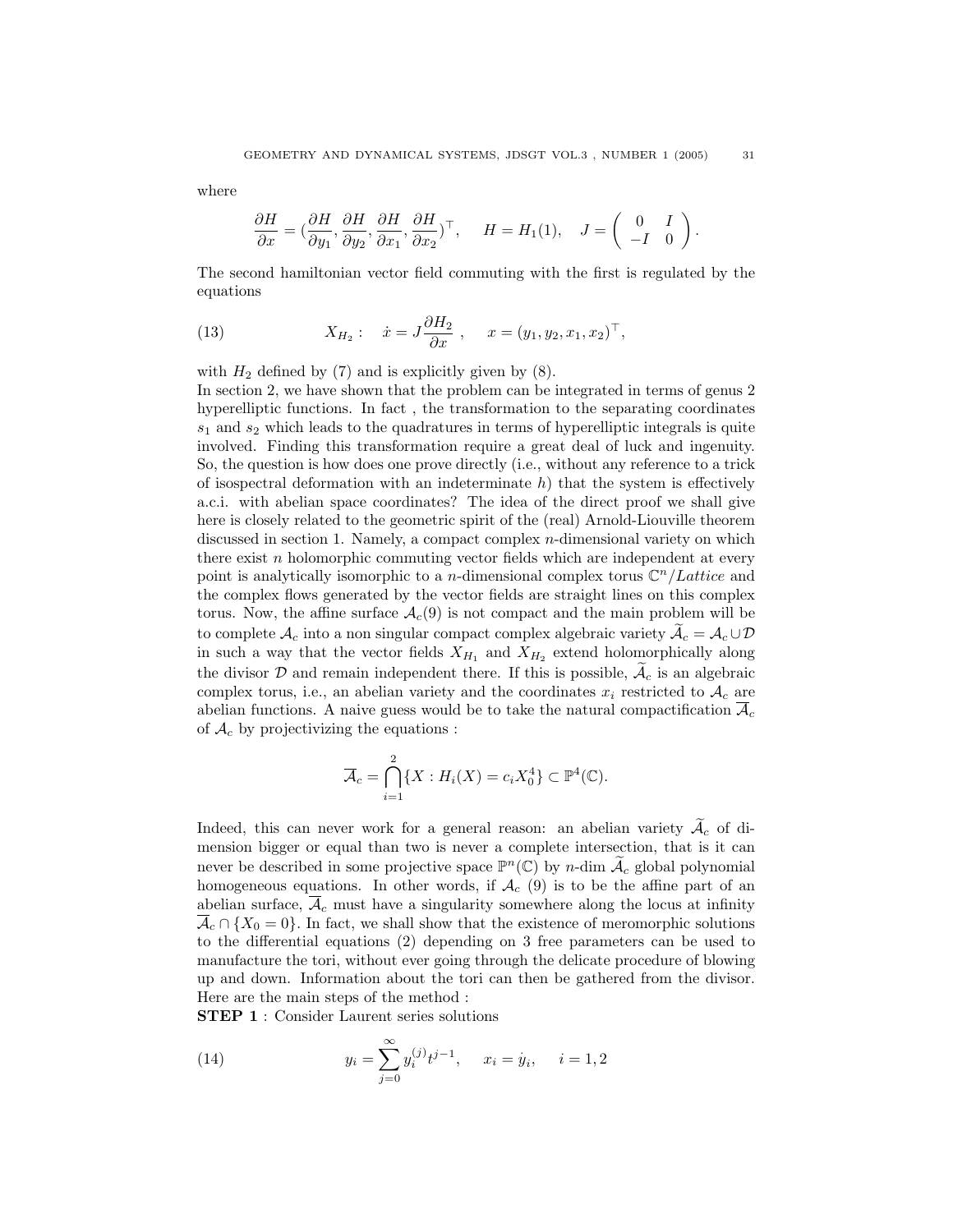which depend on 3 free parameters  $\alpha, \beta, \gamma$ . Putting (14) into the differential equations (2), one finds at the  $0^{th}$  step a non-linear system

(15) 
$$
2y_1^{(0)} = -(y_1^{(0)})^3 - y_1^{(0)}(y_2^{(0)})^2,
$$

$$
2y_2^{(0)} = -(y_2^{(0)})^3 - (y_1^{(0)})^2y_2^{(0)},
$$

and at the  $k^{th}$  step, a system of linear equations

(16) 
$$
(L - kI)x^{(k)} = \begin{cases} 0 & \text{for } k = 1, \\ \text{a polynomial in } x^{(1)}, ..., x^{(k)} & \text{for } k \ge 1, \end{cases}
$$

where L is the Jacobian matrix of the equations (15). The parameter  $\alpha$  appear at the 0<sup>th</sup> step, i.e., in the resolution of (15) and the 2 remaining ones  $\beta$ ,  $\gamma$  at the  $k^{th}$  step,  $k = 3, 4$ , in the resolution of (16). The Laurent series solutions (14) are explicitly given by

$$
(17)y_1 = \frac{\alpha}{t} + \frac{1}{6}((\lambda_2 - \lambda_1)\alpha^2 + 2\lambda_2 - 3\lambda_1)\alpha t + \beta t^2
$$

$$
-\alpha(\frac{1}{24}(\lambda_2 - \lambda_1)(2(\lambda_2 - \lambda_1)\alpha^2 - 3\lambda_1 + \lambda_2) + \frac{\varepsilon i\gamma}{\sqrt{(2 + \alpha^2)}})t^3 + \cdots,
$$

$$
y_2 = \frac{\varepsilon i\sqrt{2 + \alpha^2}}{t} + \frac{\varepsilon i}{6}((\lambda_2 - \lambda_1)\alpha^2 - \lambda_2)\sqrt{2 + \alpha^2}t + \frac{\varepsilon i\alpha\beta}{\sqrt{2 + \alpha^2}}t^2 + \gamma t^3 + \cdots,
$$

and  $x_1 = y_1, x_2 = y_2$  with  $\varepsilon \equiv \pm 1$ .

**STEP 2:** By substituting these series in the constants of the motion  $H_1 = c_1$ and  $H_2 = c_2$ , one eliminates the parameter  $\gamma$  linearly, leading to algebraic relation between the two remaining parameters, which is nothing but the equation of the divisor  $D$  along which the  $y_1, y_2, x_1, x_2$  blow up. The Laurent solutions are parameterized by two copies  $C_{\varepsilon}$  ( $\varepsilon = \pm 1$ ) of the same genus 3 hyperelliptic curve C defined by

(18) 
$$
C: \quad \beta^2 = (2 + \alpha^2)(A_1\alpha^6 + A_2\alpha^4 + A_3\alpha^2 + A_4),
$$

where  $\lambda \equiv \lambda_1 - \lambda_2$ ,  $A_1 \equiv \lambda^3/72$ ,  $A_2 \equiv \lambda^2 (2\lambda_1 - \lambda_2)/36$ ,  $A_3 \equiv \lambda (\lambda \lambda_1 - c_1)/18$ ,  $A_4 \equiv -(\lambda_1 c_1 + c_2)/9$ . Moreover, the map

(19) 
$$
\sigma: C \longrightarrow C, \ (\alpha, \beta) \mapsto (-\alpha, \beta),
$$

is an involution on C and the quotient  $C_0 = C/\sigma$  is an elliptic curve defined by

(20) 
$$
C_0: \beta^2 = (2+\zeta) \left( A_1 \zeta^3 + A_1 \zeta^2 + A_3 \zeta + A_4 \right).
$$

The curve C is a double ramified covering of  $C_0$ ,

(21) 
$$
\varphi: C \longrightarrow C_0, (\alpha, \beta) \mapsto (\zeta, \beta),
$$

ramified at the four points covering  $\zeta = 0$  and  $\infty$ . The curve C can also be seen as a 2−sheeted unramified cover

(22) 
$$
\pi: C \longrightarrow \Gamma, (\alpha, \beta) \mapsto (\zeta, \eta),
$$

of the following hyperelliptic curve  $\Gamma$  of genus 2: ¡

(23) 
$$
\Gamma : \eta^2 = \zeta (2 + \zeta) (A_1 \zeta^3 + A_1 \zeta^2 + A_3 \zeta + A_4).
$$

**STEP 3:** As motivation, let us first recall some basics concepts. Let  $\mathcal{A}_c$  be a smooth variety. A divisor D on  $\tilde{A}_c$  is a formal sum  $\mathcal{D} = \sum n_i V_i$ ,  $n_i \in \mathbb{Z}$ , of irreducible analytic hypersurfaces on  $\mathcal{A}_{c}$ . The set of all divisors on  $\mathcal{A}_{c}$  forms an abelian group.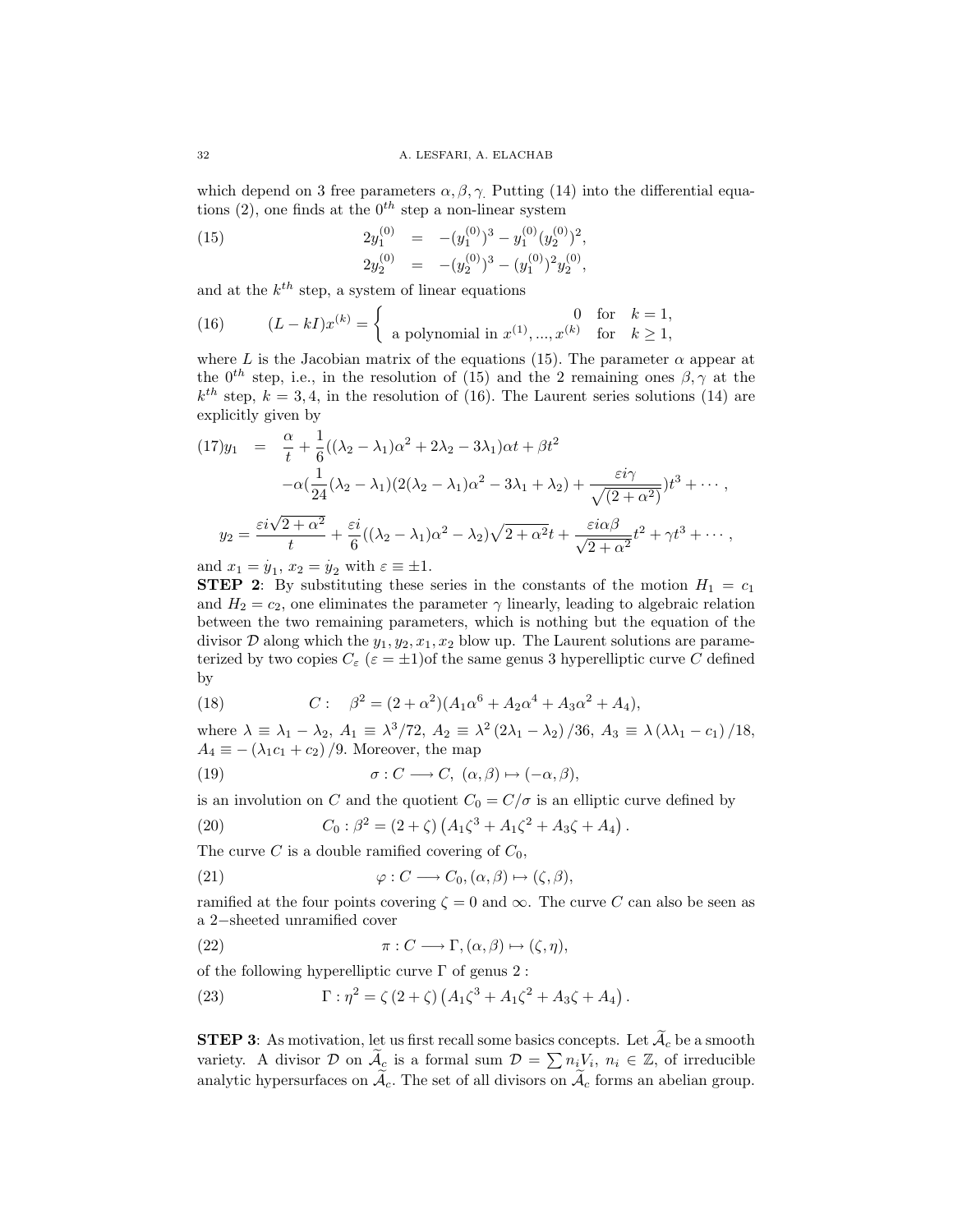Two divisors may be added or subtracted performing the corresponding operation on the coefficients  $n_i$  of the corresponding  $V_i$ . A divisor  $\mathcal D$  is said to be effective or positive if each  $n_i \geq 0$ . Two divisors  $\mathcal{D}_1$  and  $\mathcal{D}_2$  are linearly equivalent if their difference  $\mathcal{D}_1-\mathcal{D}_2$  is the divisor of a meromorphic function f, denoted by (f), i.e.,  $(f) = (f)_0 - (f)_{\infty} = ($ zero divisor) – (pole divisor). Here we denote also by  $\mathcal{A}_c$ a smooth variety compactifying  $\mathcal{A}_c(9)$  and  $\mathcal D$  the embedding of  $C_{+1} + C_{-1}$  into  $\mathbb{P}^N(\mathbb{C})$ . Consider a basis  $1, f_1, ..., f_N$  of the vector space

$$
L(\mathcal{D}) \equiv \{ f : f \text{ meromorphic on } \widetilde{\mathcal{A}}_c \text{ such that } (f) \ge -\mathcal{D} \},
$$

of meromorphic functions on  $\tilde{\mathcal{A}}_c$  with at worst a simple pole along  $\mathcal D$  and the map

$$
\widetilde{\mathcal{A}}_{c}\longrightarrow\mathbb{P}^{N}(\mathbb{C}),\ p\mapsto[1,f_{1}(p),...,f_{N}(p)],
$$

considered projectively, because if at p some  $f_i(p) = \infty$ , we divide by  $f_i$  having the highest order pole near  $p$ , which makes every element finite. The Kodaira embedding theorem tells us that if the line bundle associated with the divisor is positive, then for  $k \in \mathbb{N}$ , the functions of  $L(k\mathcal{D})$  (i.e., meromorphic functions on  $\widetilde{\mathcal{A}}_c$  having a k-fold pole at worst along  $\mathcal{D}$ ) embed smoothly  $\widetilde{\mathcal{A}}_c$  into  $\mathbb{P}^N$  (C) and then by Chow's theorem,  $\widetilde{\mathcal{A}}_c$  can be realized as an algebraic variety. In fact in our case,  $k = 2$  suffices, i.e., the divisor 2D provides a smooth embedding into  $\mathbb{P}^{15}(\mathbb{C})$ , via the meromorphic sections of  $L(2\mathcal{C})$ . Put  $\mathcal{S} \equiv 2\mathcal{D}$  and let  $\chi(\mathcal{S}) = \dim L(\mathcal{S})$  be the Euler characteristic of  $S$ . The adjunction formula and the Riemann-Roch theorem for divisors on abelian surfaces (see [10]) imply that

$$
g(S) = \frac{1}{2} \left( K_{\widetilde{\mathcal{A}}_c} . \mathcal{S} + \mathcal{S} . \mathcal{S} \right) + 1,
$$
  

$$
\chi(S) = p_a \left( \widetilde{\mathcal{A}}_c \right) + 1 + \frac{1}{2} \left( \mathcal{S} . (\mathcal{S} \backslash K_{\widetilde{\mathcal{A}}_c}) \right)
$$

,

where  $g(\mathcal{S})$  is the geometric genus of  $\mathcal{S}, p_a$  $\widetilde{\mathcal{A}}_c$ is the arithmetic genus of  $\widetilde{\mathcal{A}}_c$ ,  $K_{\widetilde{\mathcal{A}}_c}$  is the canonical divisor on  $\widetilde{\mathcal{A}}_c$  (i.e., the zero-locus of a holomorphic 2-form) and S.S denote the number of intersection points of S with  $a + S$  where  $a + S$ is a small translation by a of S on  $\tilde{\mathcal{A}}_c$ . For an abelian surface, we have  $K_{\tilde{\mathcal{A}}_c} = 0$ ,  $p_a(\widetilde{\mathcal{A}}_c) = -1$  and

$$
g(\mathcal{S}) - 1 = \frac{\mathcal{S}.\mathcal{S}}{2} = \chi(\mathcal{S}).
$$

Using Kodaira-Serre duality [10, p.153], Kodaira-Nakano vanishing theorem [10, p.154] and a theorem on theta-functions  $[10, p.317]$ , it easy to see that

(24) 
$$
g(S) - 1 = \dim L(S) = N + 1 = \delta_1 \delta_2,
$$

where  $\delta_1, \delta_2 \in \mathbb{N}^*, \delta_1 \mid \delta_2$ , are the elementary divisors of the polarization of  $\widetilde{\mathcal{A}}_c$ . Recall that a Kähler variety is a variety with a Kähler metric, i.e., a hermitian metric whose associated differential 2-form of type  $(1,1)$  is closed. The complex metric whose associated differential 2-form of type  $(1, 1)$  is closed. The complex<br>torus  $\mathbb{C}^2/lattice$  with the euclidean metric  $\sum dz_i \otimes d\overline{z}_i$  is a Kähler variety and any compact complex variety that can be embedded in projective space is also a Kähler variety. Now, a compact complex Kähler variety having as many independent meromorphic functions as its dimension is a projective variety.

Based on this motivation, it is easy to find a set of polynomial functions  $\{1, f_1, ..., f_N\}$ in  $L(S)$ , i.e.,  $L(2D)$  such that the embedding of S with those functions into  $\mathbb{P}^N(\mathbb{C})$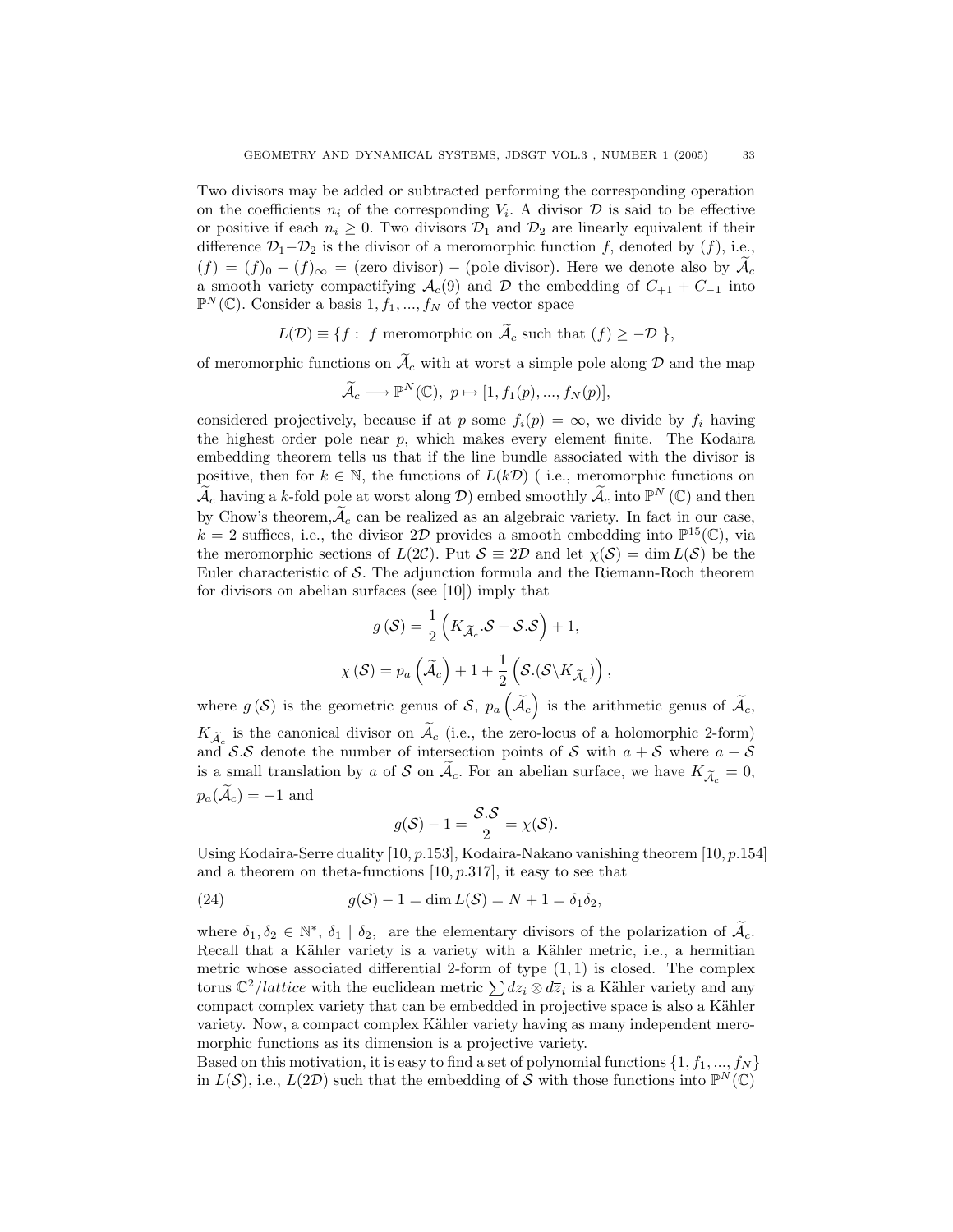yields a curve of genus  $N+2$ . Straightforward calculation, using asymptotic expansions, shows that the space  $L(S)$  is spanned by the following functions

(25) 
$$
L(S) = \{1, f_1, ..., f_{15}\},\
$$

where

$$
f_1 = y_1 = \frac{\alpha}{t} + o(t), \qquad f_2 = y_2 = \frac{\varepsilon i \sqrt{2 + \alpha^2}}{t} + o(t),
$$
  
\n
$$
f_3 = x_1 = -\frac{\alpha}{t^2} + o(t), \qquad f_4 = x_2 = -\frac{\varepsilon i \sqrt{2 + \alpha^2}}{t^2} + o(t),
$$
  
\n
$$
f_5 = f_1^2 = \frac{\alpha^2}{t^2} + o(t), \qquad f_6 = f_2^2 = -\frac{2 + \alpha^2}{t^2} + o(t),
$$
  
\n
$$
f_7 = f_1 f_2 = i\alpha \varepsilon \frac{\sqrt{(2 + \alpha^2)}}{t^2} + o(t),
$$
  
\n
$$
f_8 = f_1 f_4 - f_2 f_3 = i\alpha \varepsilon \sqrt{(2 + \alpha^2)} \frac{\lambda_1 - \lambda_2}{t} + o(t),
$$
  
\n
$$
f_9 = f_1 f_8 = -i\frac{\alpha^2}{t^2} \varepsilon \sqrt{(2 + \alpha^2)} (\lambda_2 - \lambda_1) + o(t),
$$
  
\n
$$
f_{10} = f_2 f_8 = \frac{2 + \alpha^2}{t^2} \alpha (\lambda_2 - \lambda_1) + o(t),
$$
  
\n
$$
f_{11} = f_8^2 = -\alpha^2 (2 + \alpha^2) \frac{(\lambda_2 - \lambda_1)^2}{t^2} + o(t),
$$
  
\n
$$
f_{12} = (f_5 + f_6) f_8 - 2(\lambda_1 f_1 f_4 - \lambda_2 f_2 f_3) = \frac{12i\varepsilon \beta}{t^2 \sqrt{(2 + \alpha^2)}} + o(t),
$$
  
\n
$$
f_{13} = (f_5 + f_6) f_1 f_2 + 2f_3 f_4 = -i\alpha \varepsilon \sqrt{(2 + \alpha^2)} \frac{(\lambda_2 - \lambda_1)^2}{t^2} + o(t),
$$
  
\n
$$
f_{14} = f_3 f_8 - (\lambda_2 - \lambda_1) f_1 f_7 = \frac{6i\alpha \varepsilon \beta}{t^2 \sqrt{(2 + \alpha^2)}} + o(t),
$$
  
\n
$$
f_{15} = f_4 f_8 - (\lambda
$$

Using these functions  $1, f_1, ..., f_{15}$ , one embeds each of the curves  $C_{+1}$  and  $C_{-1}$  into Using these functions 1,  $J_1, ..., J_{15}$ , one embeds each of the curves  $C_{+1}$  and  $C_{-1}$  into  $\mathbb{P}^{15}(\mathbb{C})$ . Thus embedded, they have two points in commune  $s_1 \equiv (\alpha = i\sqrt{2}, \beta = 0)$ and  $s_2 \equiv (\alpha = -i\sqrt{2}, \beta = 0)$ , at which they are tangent to each other. The divisor  $\mathcal{D} = C_{+1} + C_{-1}$  obtained in this way has genus 5 and thus  $\mathcal{S} = 2\mathcal{D}$  has genus 17, satisfying the requirement (24). Now we need to attaches the affine part of the intersection (9) of the two invariants so as to obtain a smooth compact connected surface in  $\mathbb{P}^{15}(\mathbb{C})$ . To be precise, the orbits of the vector field (12) running through S form a smooth surface  $\Sigma$  near S such that  $\Sigma \setminus \mathcal{S} \subseteq \widetilde{\mathcal{A}}_c$  and the variety  $\widetilde{\mathcal{A}}_c = \mathcal{A}_c \cup \Sigma$ is smooth, compact and connected. Indeed, let

$$
\psi(t,p) = \{x(t) = (y_1(t), y_2(t), x_1(t), x_2(t)) : t \in \mathbb{C}, 0 \langle |t| \langle \varepsilon \rangle,
$$

be the orbit of the vector field (12) going through the point  $p \in \mathcal{S}$ . Let  $\Sigma_p \subset \mathbb{P}^{15}(\mathbb{C})$ be the surface element formed by the divisor  $S$  and the orbits going through  $p$ , and set  $\Sigma \equiv \bigcup \Sigma_p$ . Consider the curve  $\mathcal{S}' = \mathcal{H} \cap \Sigma$  where  $\mathcal{H} \subset \mathbb{P}^{15}(\mathbb{C})$  is a  $p{\in}\mathcal{S}$ 

hyperplane transversal to the direction of the flow. If  $\mathcal{S}'$  is smooth, then using the implicit function theorem the surface  $\Sigma$  is smooth. But if S' is singular at 0, then Σ would be singular along the trajectory  $(t−$ axis) which go immediately into the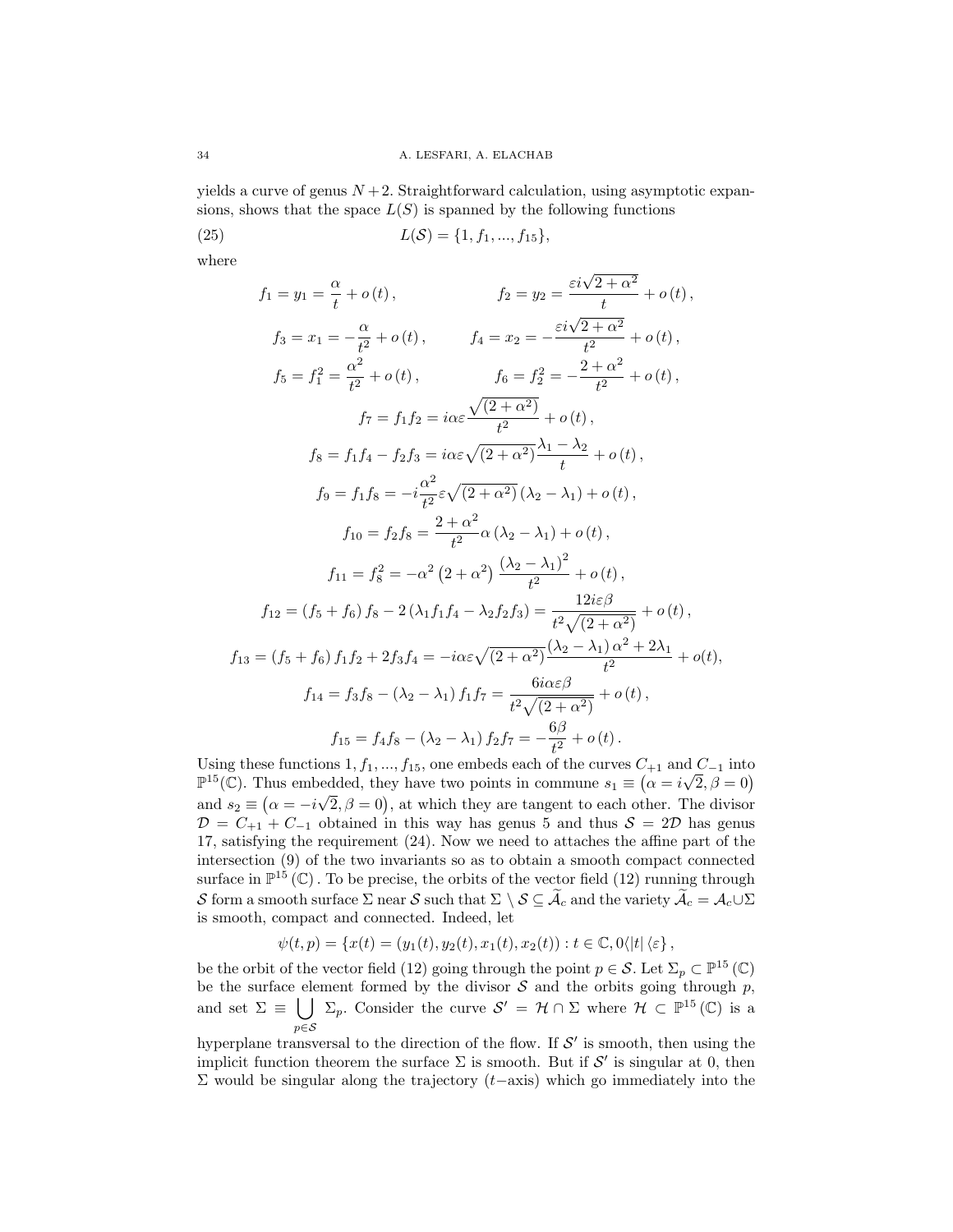affine part  $\mathcal{A}_c$ . Hence,  $\mathcal{A}_c$  would be singular which is a contradiction because  $\mathcal{A}_c$ is the fibre of a morphism from  $\mathbb{C}^4$  to  $\mathbb{C}^2$  and so smooth for almost all the two constants of the motion  $c_i$ . Next, let  $\overline{\mathcal{A}}_c$  be the projective closure of  $\mathcal{A}_c$  into  $\mathbb{P}^4(\mathbb{C})$ , let  $X = (X_0, X_1, X_2, Y_1, Y_2) \in \mathbb{P}^4(\mathbb{C})$  and let  $I = \overline{\mathcal{A}}_c \cap \{X_0 = 0\}$  be the locus at infinity. Consider the map

$$
\overline{\mathcal{A}}_c \subseteq \mathbb{P}^4(\mathbb{C}) \longrightarrow \mathbb{P}^{15}(\mathbb{C}), \ X \mapsto f(X),
$$

where  $f = (1, f_1, ..., f_{15}) \in L(\mathcal{S})$  and let  $\widetilde{\mathcal{A}}_c = f(\overline{\mathcal{A}}_c)$ . In a neighbourhood  $V(p) \subseteq$  $\mathbb{P}^{15}(\mathbb{C})$  of p, we have  $\Sigma_p = \widetilde{\mathcal{A}}_c$  and  $\Sigma_p \setminus \mathcal{S} \subseteq \mathcal{A}_c$ . Otherwise there would exist an element of surface  $\Sigma'_p \subseteq \widetilde{\mathcal{A}}_c$  such that

$$
\Sigma_p \cap \Sigma'_p = t - axis,
$$
  
orbit  $\psi(t, p) = t - axis \setminus p \subseteq \mathcal{A}_c$ ,

and hence  $A_c$  would be singular along the t−axis which is impossible. Since the variety  $\overline{\mathcal{A}_c} \cap \{X_0 \neq 0\}$  is irreducible and since the generic hyperplane section  $\mathcal{H}_{gen}$ . of  $\overline{\mathcal{A}}_c$  is also irreducible, all hyperplane sections are connected and hence I is also connected. Now, consider the graph  $\Gamma_f \subseteq \mathbb{P}^4(\mathbb{C}) \times \mathbb{P}^{15}(C)$  of the map f, which is irreducible together with  $\overline{A}_c$ . It follows from the irreducibility of I that a generic hyperplane section  $\Gamma_f \cap {\{\mathcal{H}_{gen} \times \mathbb{P}^{15}(\mathbb{C})\}}$  is irreducible, hence the special hyperplane section  $\Gamma_f \cap \{\{X_0 = 0\} \times \mathbb{P}^{15}(\mathbb{C})\}$  is connected and therefore the projection map

$$
proj_{\mathbb{P}^{15}(\mathbb{C})}\{\Gamma_f \cap \{\{X_0 = 0\} \times \mathbb{P}^{15}(\mathbb{C})\}\} = f(I) \equiv \mathcal{S},
$$

is connected. Hence, the variety  $\mathcal{A}_c \cup \Sigma = \overline{\mathcal{A}}_c$  is compact, connected and embeds smoothly into  $\mathbb{P}^{15}(\mathbb{C})$  via f.

**STEP 4:** We wish to show that  $\tilde{A}_c$  is an abelian surface equipped with two everywhere independent commuting vector fields. For doing that, let  $g^{\tau_1}$  and  $g^{\tau_2}$  be the flows generated respectively by vector fields (12) and (13). For  $p \in S$  and for small  $\varepsilon > 0$ ,  $g^{\tau_1}(p), \forall \tau_1, 0 < |\tau_1| < \varepsilon$ , is well defined and  $g^{\tau_1}(p) \in \mathcal{A}_c$ . Then we may define  $g^{\tau_2}$  on  $\mathcal{A}_c$  by

$$
g^{\tau_2}(q) = g^{-\tau_1} g^{\tau_2} g^{\tau_1}(q), \qquad q \in U(p) = g^{-\tau_1}(U(g^{\tau_1}(p))),
$$

where  $U(p)$  is a neighbourhood of p. By commutativity one can see that  $g^{\tau_2}$  is independent of  $\tau_1$ ;

$$
g^{-\tau_1-\varepsilon_1}g^{\tau_2}g^{\tau_1+\varepsilon_1}(q) = g^{-\tau_1}g^{-\varepsilon_1}g^{\tau_2}g^{\tau_1}g^{\varepsilon_1} = g^{-\tau_1}g^{\tau_2}g^{\tau_1}(q).
$$

We affirm that  $g^{\tau_2}(q)$  is holomorphic away from S. This because  $g^{\tau_2}g^{\tau_1}(q)$  is holomorphic away from S and that  $g^{\tau_1}$  is holomorphic in  $U(p)$  and maps bi-holomorphically  $U(p)$  onto  $U(g^{r_1}(p))$ . Now, since the flows  $g^{r_1}$  and  $g^{r_2}$  are holomorphic and independent on  $S$ , we can show along the same lines as in the Arnold-Liouville theorem that  $\mathcal{A}_c$  is a complex torus  $\mathbb{C}^2/lattice$  and so in particular  $\mathcal{A}_c$  is a Kähler variety. And that will done, by considering the local diffeomorphism

$$
\mathbb{C}^2 \longrightarrow \widetilde{\mathcal{A}}_c, \; (\tau_1, \tau_2) \mapsto g^{\tau_1} g^{\tau_2}(p),
$$

for a fixed origin  $p \in \mathcal{A}_c$ . The additive subgroup

$$
\{(\tau_1, \tau_2) \in \mathbb{C}^2 : g^{\tau_1} g^{\tau_2}(p) = p\},\
$$

is a lattice of  $\mathbb{C}^2$ , hence  $\mathbb{C}^2$ /*lattice*  $\rightarrow \widetilde{\mathcal{A}}_c$  is a biholomorphic diffeomorphism and  $\tilde{\mathcal{A}}_c$  is a Kähler variety with Kähler metric given by  $d\tau_1 \otimes d\overline{\tau}_1 + d\tau_2 \otimes d\overline{\tau}_2$ . As mentioned above, a compact complex Kähler variety having the required number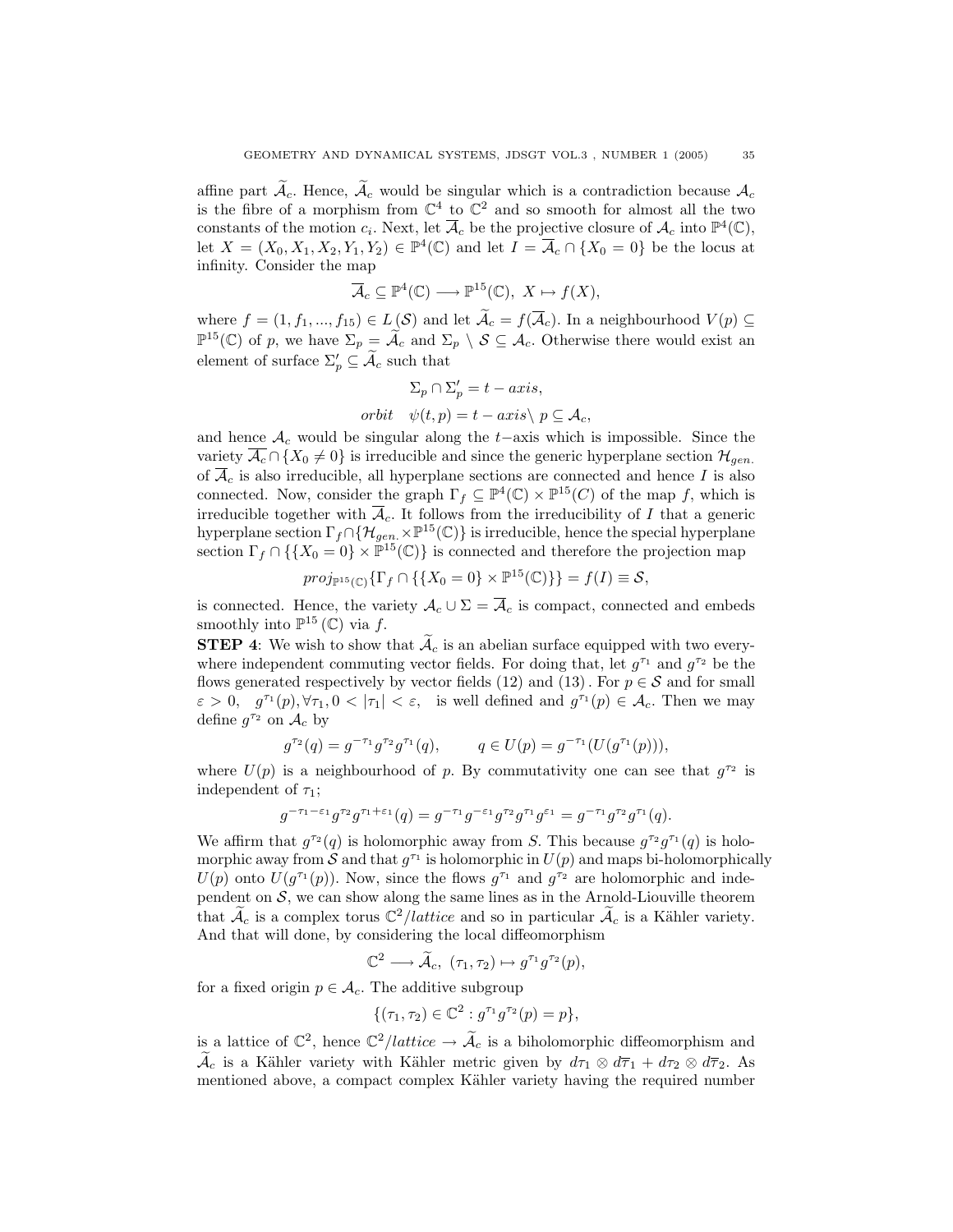as (its dimension) of independent meromorphic functions is a projective variety. In fact, here we have  $\mathcal{A}_c \subseteq \mathbb{P}^{15}(\mathbb{C})$ . Thus  $\mathcal{A}_c$  is both a projective variety and a complex torus  $\mathbb{C}^2/lattice$  and hence an abelian surface as a consequence of Chow theorem. Finally, we have the

**Theorem 2.** Let  $\mathcal{A}_c(9)$  be the affine invariant variety defined by putting the two invariants (1) and (7) (with  $\lambda_1 \neq \lambda_2$ ) of the flow (2) equal to generic constants, then

a) The variety  $\widetilde{\mathcal{A}}_c$  which completes  $\mathcal{A}_c$  is a Kähler variety with Kähler metric given by  $d\tau_1 \otimes d\overline{\tau}_1 + d\tau_2 \otimes d\overline{\tau}_2$ .

b)  $\mathcal{A}_c$  is the affine part of an abelian surface  $\widetilde{\mathcal{A}}_c$  with  $\widetilde{\mathcal{A}}_c \setminus \mathcal{A}_c = \mathcal{D}$  where  $\mathcal{D} =$  $C_1 + C_{-1}$  has genus 5 and consists of two copies  $C_{\varepsilon}$  ( $\varepsilon = \pm 1$ ) of the same genus 3 hyperelliptic curve  $\mathcal{C}(18)$ . The curves  $\mathcal{C}_{\varepsilon}$  have two points in common, at which they are tangent to each other. The curve  $\mathcal C$  is a double cover of an elliptic curve  $\mathcal C_0$  (20) ramified at four points and can also be seen as a 2-sheeted unramified cover of an hyperelliptic curve  $\Gamma(23)$  of genus 2. Moreover, the hamiltonian flows generated by the vector fields  $X_{H_1}$  (12) and  $X_{H_2}$  (13) are straight lines on  $\widetilde{\mathcal{A}}_c$ .

c) The 16 functions: 1,  $f_1, ..., f_{15}$  (25) form a basis of the vector space  $L(2D)$  of meromorphic functions on  $\tilde{A}_c$  with at worst a double pole along D. Moreover, the map

$$
\widetilde{\mathcal{A}}_{c} \simeq \mathbb{C}^{2}/Lattice \longrightarrow \mathbb{P}^{15}\left(C\right) , (t_{1}, t_{2}) \mapsto [(1, f_{1}\left(t_{1}, t_{2}\right), ..., f_{15}\left(t_{1}, t_{2}\right))],
$$

is an embedding of  $\widetilde{\mathcal{A}}_c$  into  $\mathbb{P}^{15}(\mathbb{C})$ .

## 4. ABELIAN SURFACE  $\widetilde{\mathcal{A}}_c$  as PRYM VARIETY AND JACOBIAN VARIETY

In the first part of this section, we shall show that the abelian surface  $\widetilde{\mathcal{A}}_c$  can be identified as the dual of the Prym variety  $Prym(\mathcal{C}/\mathcal{C}_0)$  on which the problem linearizes. In the second part, we show that  $A_c$  can also be seen as a double unramified cover of the jacobian variety  $Jac(\Gamma)$  of the 2-genus hyperelliptic curve  $\Gamma(23)$  and the problem is linearized in this jacobian variety. From the fundamental exponential sequence

$$
0 \to \mathbb{Z} \to \mathcal{O} \stackrel{\exp}{\to} \mathcal{O}^* \to 0,
$$

we get the map

$$
\cdots \to H^1\left(\widetilde{\mathcal{A}}_c, \mathcal{O}\right) \to H^1\left(\widetilde{\mathcal{A}}_c, \mathcal{O}^*\right) \xrightarrow{c_1} H^2\left(\widetilde{\mathcal{A}}_c, \mathbb{Z}\right) \to H^2\left(\widetilde{\mathcal{A}}_c, \mathcal{O}\right) \to \cdots,
$$

where  $c_1(L)$  is the first Chern class of a line bundle L on  $\widetilde{\mathcal{A}}_c$ . Therefore the group  $Pic^{o}(\widetilde{\mathcal{A}}_{c})$  of holomorphic line bundles on  $\widetilde{\mathcal{A}}_{c}$  with Chern class zero (any line bundle with Chern class zero can be realized by constant multipliers) is given by

$$
Pic^{o}(\widetilde{A}_{c})=H^{1}(\widetilde{A}_{c}, \mathcal{O})/H^{1}(\widetilde{A}_{c}, \mathbb{Z})\simeq H^{1}(\widetilde{A}_{c}, \mathcal{O}^{*}),
$$

and is naturally isomorphic to the dual abelian surface  $\widetilde{\mathcal{A}}_c^{\vee}$  of  $\widetilde{\mathcal{A}}_c$  ( $\vee$  means the dual abelian surface). The relationship between  $\widetilde{A}_c$  and  $\widetilde{A}_c^{\vee}$  is symmetric like the relationship between two vectors spaces set up a bilinear pairing. Recall that a Prym variety  $Prym(\mathcal{C}/\mathcal{C}_0)$  is a sub-abelian variety of the jacobian variety

$$
Jac(\mathcal{C}) = Pic^{0}(\mathcal{C}) = H^{1}(\mathcal{O}_{C})/H^{1}(\mathcal{C}, \mathbb{Z}),
$$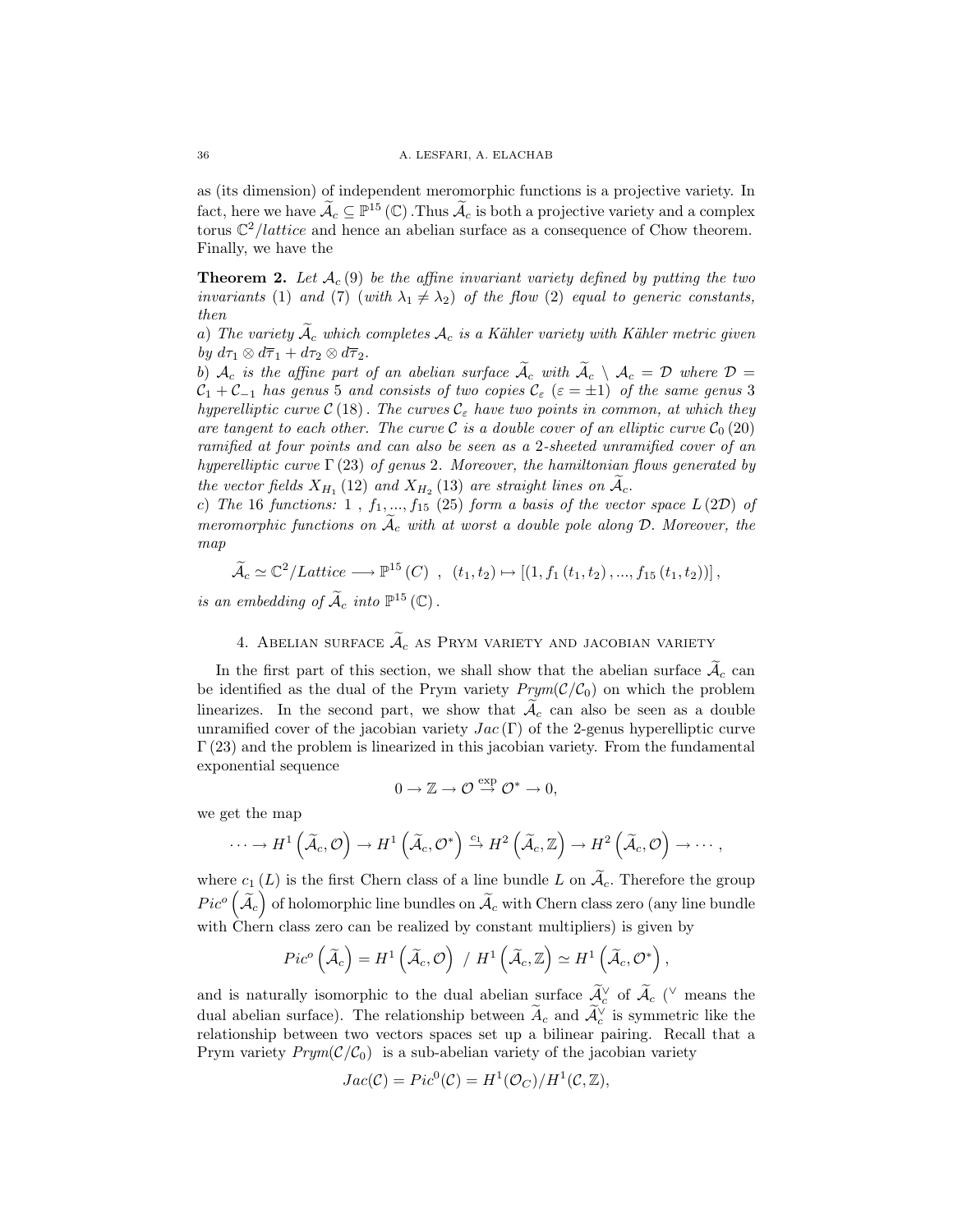constructed from the double cover  $\varphi$  (21): the involution  $\sigma$  (19) on C (18) interchanging sheets, extends by linearity to a map  $\sigma : Jac(C) \longrightarrow Jac(C)$  and up to some points of order two,  $Jac(C)$  splits into an even part and an odd part : the even part is an elliptic curve; the quotient of C by  $\sigma$ , i.e.,  $C_0$  (20) and the odd part is a 2–dimensional abelian surface  $Prym(\mathcal{C}/\mathcal{C}_0)$ .

Let  $(a_0, b_0, a_1, b_1, a_2, b_2)$  be a canonical homology basis of C such that  $\sigma(a_0) = a_1$ ,  $\sigma(b_0) = b_1, \sigma(a_2) = -a_2, \sigma(b_2) = -b_2$  for the involution  $\sigma(19)$ . As a basis of holomorphic differentials  $\omega_0, \omega_1, \omega_2$  on the curve C (18) we take the differentials

(26) 
$$
\omega_0 = \frac{\alpha d\alpha}{\beta}, \qquad \omega_1 = \frac{\alpha^2 d\alpha}{\beta}, \qquad \omega_2 = \frac{d\alpha}{\beta},
$$

and obviously  $\sigma^*(\omega_0) = \omega_0$ ,  $\sigma^*(\omega_k) = -\omega_k$ ,  $k = 1, 2$ . We consider the period matrix  $\Lambda$  of  $Jac(\mathcal{C})$ 

$$
\Lambda = \begin{pmatrix} \omega_0(a_2) & \omega_0(b_2) & \omega_0(a_0) & \omega_0(b_0) & \omega_0(a_1) & \omega_0(b_1) \\ \omega_1(a_2) & \omega_1(b_2) & \omega_1(a_1) & \omega_1(b_1) & \omega_1(a_1) & \omega_1(b_1) \\ \omega_2(a_2) & \omega_2(b_2) & \omega_2(a_2) & \omega_2(b_2) & \omega_2(a_1) & \omega_2(b_1) \end{pmatrix},
$$

where  $\omega_k(a_j) = \int_{a_j} \omega_k, \omega_k(b_j) = \int_{b_j} \omega_k, 0 \leq k, j \leq 2$ , are the periods of  $\omega_k$  over the cycles  $a_j, b_j, 0 \leq j \leq 2$ . Note that  $\omega_0(a_2) = \omega_0(b_2) = 0$  and  $\omega_0(a_1) = \omega_0(\sigma(a_0)) =$  $\sigma^*(\omega_0(a_0))\;=\; \omega_0(a_0),\; \omega_k(a_1)\;=\; \omega_k(\sigma(a_0))\;=\; \sigma^*(\omega_k(a_0))\;=\; -\omega_k(a_0),\; k\;=\;1,2,$  $\omega_0(b_1) = \omega_0(b_0), \omega_k(b_1) = -\omega_k(b_0), k = 1, 2$  and therefore

$$
\Lambda = \begin{pmatrix} 0 & 0 & \omega_0(a_0) & \omega_0(b_0) & \omega_0(a_0) & \omega_0(b_0) \\ \omega_1(a_2) & \omega_1(b_2) & \omega_1(a_1) & \omega_1(b_1) & -\omega_1(a_0) & -\omega_1(b_0) \\ \omega_2(a_2) & \omega_2(b_2) & \omega_2(a_2) & \omega_2(b_2) & -\omega_2(a_0) & -\omega_2(b_0) \end{pmatrix}.
$$

By elementary column operations, we obtain the following matrices

$$
\Lambda = \begin{pmatrix} 0 & 0 & \omega_0(a_0) & \omega_0(b_0) & 2\omega_0(a_0) & 2\omega_0(b_0) \\ \omega_1(a_2) & \omega_1(b_2) & \omega_1(a_1) & \omega_1(b_1) & 0 & 0 \\ \omega_2(a_2) & \omega_2(b_2) & \omega_2(a_2) & \omega_2(b_2) & 0 & 0 \end{pmatrix},
$$

and

$$
\Lambda = \begin{pmatrix} 0 & 0 & \omega_0(a_0) & \omega_0(b_0) & 0 & 0 \\ \omega_1(a_2) & \omega_1(b_2) & \omega_1(a_1) & \omega_1(b_1) & 2\omega_1(a_0) & 2\omega_1(b_0) \\ \omega_2(a_2) & \omega_2(b_2) & \omega_2(a_2) & \omega_2(b_2) & 2\omega_2(a_0) & 2\omega_2(b_0) \end{pmatrix}.
$$

The elliptic curve  $\mathcal{C}_0$  and the Prym variety  $Prym(\mathcal{C}/\mathcal{C}_0)$  have respective period matrices  $(2\omega_0(a_0)$   $2\omega_0(b_0))$  and

(27) 
$$
\Omega = \begin{pmatrix} \omega_1(a_2) & \omega_1(b_2) & 2\omega_1(a_0) & 2\omega_1(b_0) \\ \omega_2(a_2) & \omega_2(b_2) & 2\omega_2(a_0) & 2\omega_2(b_0) \end{pmatrix}.
$$

Next we show, using the Laurent solutions, that the differentials  $dt_1$  and  $dt_2$  corresponding to the flows generated respectively by  $H = H_1$  and  $H_2$ , restricted to the curve  $\mathcal{C}(18)$ , descend to two differentials on  $\mathcal{C}$ :

(28) 
$$
dt_1|_{\mathcal{C}} = \frac{\alpha^2 d\alpha}{\beta} = \omega_1,
$$

$$
dt_2|_{\mathcal{C}} = \frac{d\alpha}{\beta} = \omega_2.
$$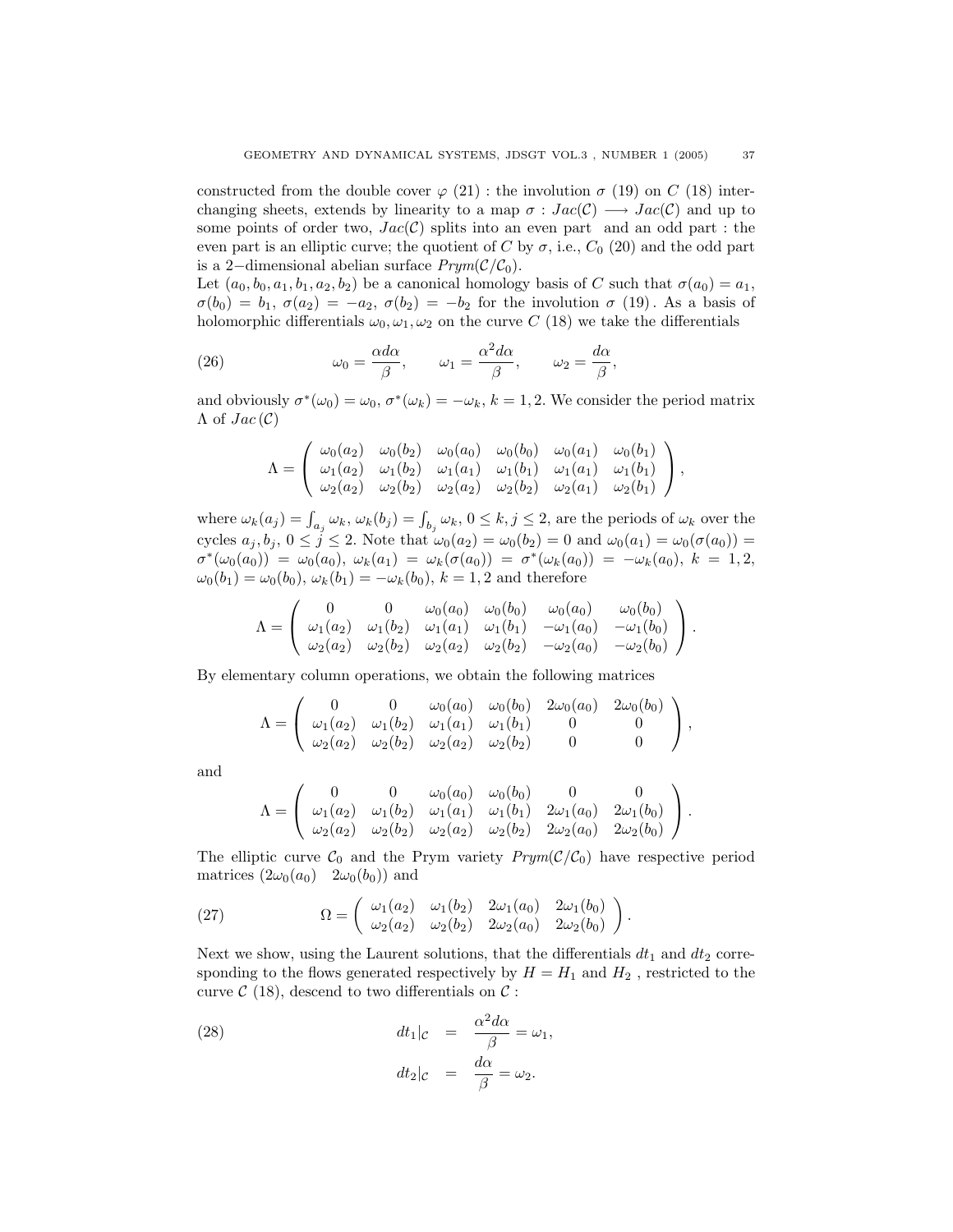Let  $L_{\Omega^*} = \{$  $\frac{4}{\sqrt{2}}$  $k=1$  $n_k$  $\sqrt{dt_1}$  $dt_2$  $\mathbf{r}$  $(\nu_k) : n_k \in \mathbb{Z}$  be the lattice associated to the period matrix  $\overline{a}$  $\mathbf{r}$ 

$$
\Omega^{\vee} = \begin{pmatrix} dt_1(\nu_1) & dt_1(\nu_2) & dt_1(\nu_3) & dt_1(\nu_4) \\ dt_2(\nu_1) & dt_2(\nu_2) & dt_2(\nu_3) & dt_2(\nu_4) \end{pmatrix},
$$

where  $(\nu_1, \nu_2, \nu_3, \nu_4)$  is a basis of  $H_1(\tilde{\mathcal{A}}_c, \mathbb{Z})$  and let

$$
\widetilde{\mathcal{A}}_c \to \mathbb{C}^2/L_{\Omega^*} : p \mapsto \int_{p_0}^p \binom{dt_1}{dt_2},
$$

be the uniformizing map. By the Lefschetz theorem on hyperplane section  $[10, p.156]$ , the map  $H_1(\mathcal{C}, \mathbb{Z}) \longrightarrow H_1(\tilde{\mathcal{A}}_c, \mathbb{Z})$  induced by the inclusion  $\mathcal{C} \hookrightarrow \tilde{\mathcal{A}}_c$  is surjective and consequently we can find 4 cycles  $\nu_1, \nu_2, \nu_3, \nu_4$  on the curve C such that

$$
\Omega^{\vee} = \begin{pmatrix} \omega_1(\nu_1) & \omega_1(\nu_2) & \omega_1(\nu_3) & \omega_1(\nu_4) \\ \omega_2(\nu_1) & \omega_2(\nu_2) & \omega_2(\nu_3) & \omega_2(\nu_4) \end{pmatrix},
$$

and  $L_{\Omega^*} =$  $\left(\frac{4}{\sqrt{2}}\right)$  $k=1$  $n_k$  $\sqrt{\omega_1}$  $\omega_2$  $(\nu_k) : n_k \in \mathbb{Z}$ . The cycles  $\nu_1, \nu_2, \nu_3, \nu_4$  in C which we

look for are  $a_2, b_2, a_0, b_0$  and they generate  $H_1(\widetilde{V}_c, \mathbb{Z})$  such that  $\overline{a}$   $\overline{a}$   $\overline{a}$   $\overline{a}$   $\overline{a}$   $\overline{a}$   $\overline{a}$   $\overline{a}$   $\overline{a}$   $\overline{a}$   $\overline{a}$   $\overline{a}$   $\overline{a}$   $\overline{a}$   $\overline{a}$   $\overline{a}$   $\overline{a}$   $\overline{a}$   $\overline{a}$   $\overline{a}$   $\overline{a}$   $\overline{a}$   $\overline{a}$   $\overline{a}$   $\overline{$ 

(29) 
$$
\Omega^{\vee} = \begin{pmatrix} \omega_1(a_0) & \omega_1(b_0) & \omega_1(a_2) & \omega_1(b_2) \\ \omega_2(a_0) & \omega_2(b_0) & \omega_2(a_2) & \omega_2(b_2) \end{pmatrix},
$$

is a Riemann matrix. Otherwise there would exist a non trivial linear combination of the  $\nu_1, ..., \nu_4$  with integer coefficients such that  $ma_2 + nb_2 + la_0 + kb_0 = \partial v$ , v a 2–chain on  $\mathcal{A}_c$ . But  $dt_1$  and  $dt_2$  are closed differentials on  $\mathcal{A}_c$ , so the Stokes' formula implies that

$$
m\begin{pmatrix} \omega_1 \\ \omega_2 \end{pmatrix} (a_2) + n \begin{pmatrix} \omega_1 \\ \omega_2 \end{pmatrix} (b_2) + l \begin{pmatrix} \omega_1 \\ \omega_2 \end{pmatrix} (a_0) + k \begin{pmatrix} \omega_1 \\ \omega_2 \end{pmatrix} (b_0) = \begin{pmatrix} dt_1 \\ dt_2 \end{pmatrix} (\partial v) = 0,
$$

which contradicts the linear independence of the columns of  $\Omega^{\vee}$ . Since  $\Omega$  (27) is the period matrix of  $Prym(\mathcal{C}/\mathcal{C}_0)$ , then  $\Omega^{\vee}(29)$  is the period matrix of the dual Prym variety  $Prym(C/\mathcal{C}_0)^{\vee}$ . Consequently  $\widetilde{\mathcal{A}}_c$  and  $Prym(C/\mathcal{C}_0)^{\vee}$  are two abelian varieties analytically isomorphic to the same complex torus  $\mathbb{C}^2/L_{\Omega^*}$ . By Chow's theorem,  $\widetilde{\mathcal{A}}_c$ and  $Prym(\mathcal{C}/\mathcal{C}_0)^{\vee}$  are then algebraically isomorphic. Using the differentials (26), the solutions of the problem reads

$$
\int_{s_1(0)}^{s_1(t)} \omega_1 + \int_{s_2(0)}^{s_2(t)} \omega_1 = \mu_1 t,
$$
  

$$
\int_{s_1(0)}^{s_1(t)} \omega_2 + \int_{s_2(0)}^{s_2(t)} \omega_2 = \mu_2 t,
$$

for some appropriate coordinates  $\mu_1$  and  $\mu_2$ . Consequently, we have

**Theorem 3.** The abelian surface  $\tilde{A}_c$  which completes the affine surface  $A_c$  can be identified as:

$$
\widetilde{\mathcal{A}}_c = Prym(\mathcal{C}/\mathcal{C}_0)^{\vee},
$$

and the system  $(2)$  or  $(12)$  linearizes on this variety, that is to say their solutions can be expressed in terms of abelian integrals.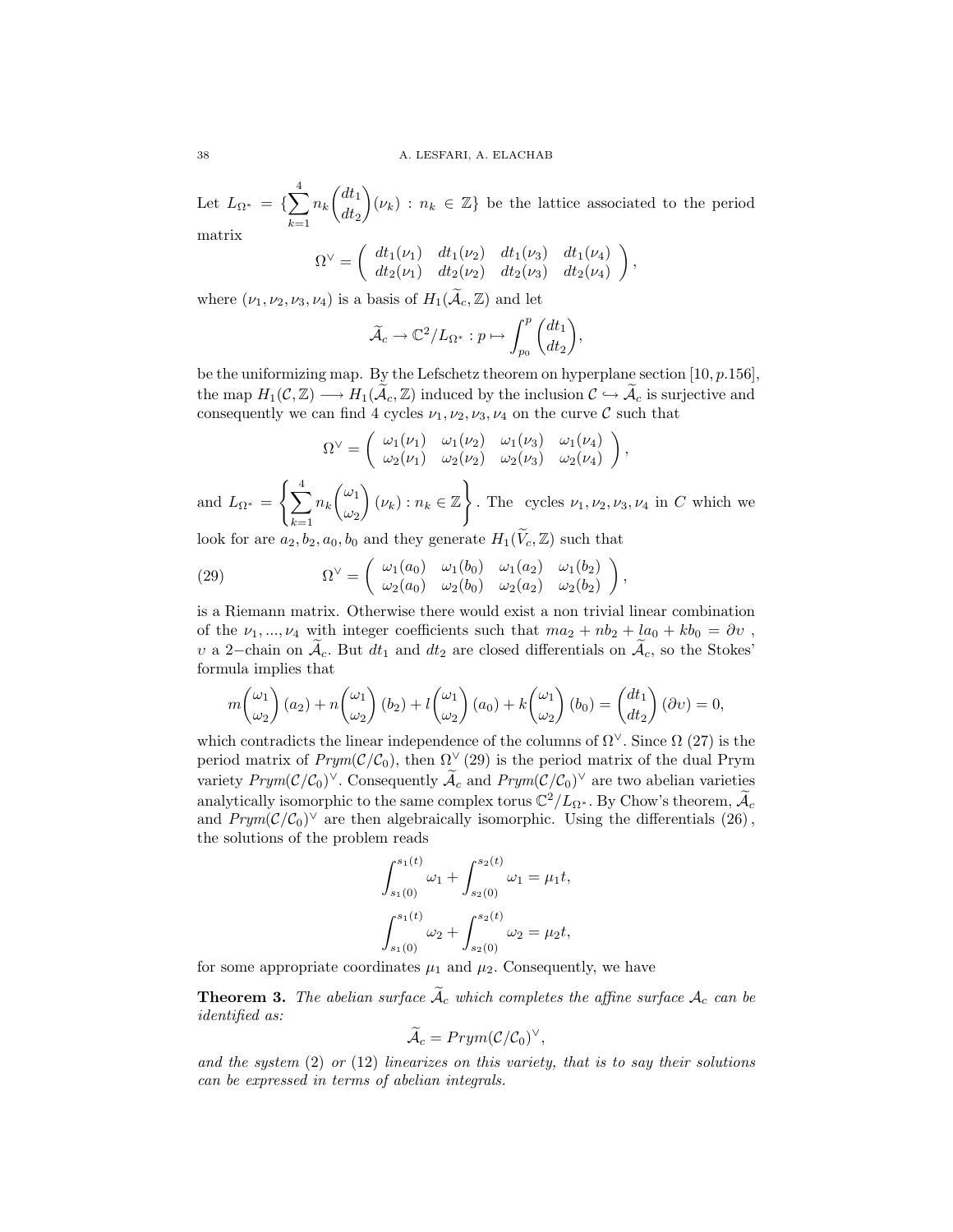In section 2, we have shown that he system (12) can be integrated in terms of genus 2 hyperelliptic functions of time. Here we shall show (without reference to Lax representation as in section 2), using the results obtained in section 3 and starting from Vanhaecke's approach [27] , that the linearized flow can be realized on the jacobian variety  $Jac(\Gamma)$  of the 2-genus hyperelliptic curve  $\Gamma(23)$ . Remember that the Laurent solutions (17) restricted to the surface  $A_c$  (9) are parameterized by two copies  $C_{+1}$  and  $C_{-1}$  of the same hyperelliptic curve C (18) of genus 3. The latter is a double ramified cover of an elliptic curve  $C_0$  (20) and a 2-1 unramified cover of an hyperelliptic curve  $\Gamma$  (23) of genus 2. The torus  $\mathcal{A}_c$  can also be regarded as a double unramified cover of the jacobian variety  $Jac(\Gamma)$  and the system (12) can be integrated in terms of genus 2 hyperelliptic functions of time. The differentials  $dt_1$  and  $dt_2$ , corresponding to the flows (12) and (13), restricted to the curve C, go down to Γ. Indeed, using  $(28)$ 

(30) 
$$
dt_1|_{\mathcal{C}} = \omega_1 = \frac{\alpha^2 d\alpha}{\beta} = \frac{\zeta d\zeta}{\eta},
$$

$$
dt_2|_{\mathcal{C}} = \omega_2 = \frac{d\alpha}{\beta} = \frac{d\zeta}{\eta},
$$

yielding the two hyperelliptic differentials on Γ. The map  $\varphi(21)$  extends to a map  $\tilde{\varphi}: \tilde{\mathcal{A}}_c \longrightarrow Jac(\Gamma)$ . We denote by  $|\mathcal{D}|$  the linear system, i.e., the set of all effective divisors linearly equivalent to D. We have  $|\mathcal{D}| = \mathbb{P}(L(\mathcal{D}))$ ; associating to each non-zero function  $f \in L(\mathcal{D})$ . Recall that an Abelian variety  $\widetilde{A}_c \simeq \mathbb{C}^m/Lattice$  has a natural involution  $\tau$ , induced by the sign flip  $(z_1, \ldots, z_m) \mapsto (-z_1, \ldots, -z_m)$  in  $\mathbb{C}^m$ . Its fixed points are exactly the  $2^{2m}$  half-periods of  $\widetilde{\mathcal{A}}_c$ . The quotient  $\widetilde{\mathcal{A}}_c/\tau$  is called the Kummer surface. In particular, the Kummer surface  $K$  of  $Jac(\Gamma)$  can be considered as the image of  $\psi_{\widetilde{\varphi}^*|2\Gamma|}: \widetilde{\mathcal{A}}_c \to \mathbb{P}^3(\mathbb{C})$  with  $\widetilde{\varphi}^*|2\Gamma| \subset |2C|$ . Since  $\Gamma$ is hyperelliptic of genus 2, it has 6 distinct Weierstrass points (Indeed, suppose  $\mathcal C$ is a smooth hyperelliptic curve of genus  $g \geq 2$  with  $\varrho : C \to \mathbb{P}^1(\mathbb{C})$  the two-sheeted map, then all the branch points of  $\rho$  are the only Weierstrass points of C. By the Riemann-Hurwitz formula, the number of these points is equal to  $2g + 2$ ). Choose a Weierstrass point P on the curve  $\Gamma$  and coordinates  $[Z_0, Z_1, Z_2, Z_3]$  for  $\mathbb{P}^3(\mathbb{C})$ such that  $\psi_{\tilde{\sigma}^*|2\Gamma|}(P) = [0, 0, 0, 1]$ . Then this point will be a singular point for the Kummer surface  $K$  of equation

$$
a(Z_0, Z_1, Z_2) Z_3^2 + b(Z_0, Z_1, Z_2) Z_3 + c(Z_0, Z_1, Z_2) = 0,
$$

where  $a, b$  and  $c$  are polynomials of degree respectively 2, 3 and 4. After a projective transformation which fixes [0, 0, 0, 1] we may assume that  $a(Z_0, Z_1, Z_2) = Z_1^2$  –  $4Z_0Z_2$ . We can construct an algebraic map from  $\mathcal{A}_c$  to the Jacobi variety  $Jac(\Gamma)$ :

$$
\mathcal{A}_c \to Jac(\Gamma), \ p \in \mathcal{A}_c \mapsto (\zeta_1 + \zeta_2) \in Jac(\Gamma),
$$

and the flows generated by the constants of the motion are straight lines on  $Jac(\Gamma)$ , i.e., the linearizing equations are given by

$$
\sum_{i=1}^{2} \int_{\zeta_i(0)}^{\zeta_i(t)} \omega_k = c_k t, \ 0 \le k \le 2,
$$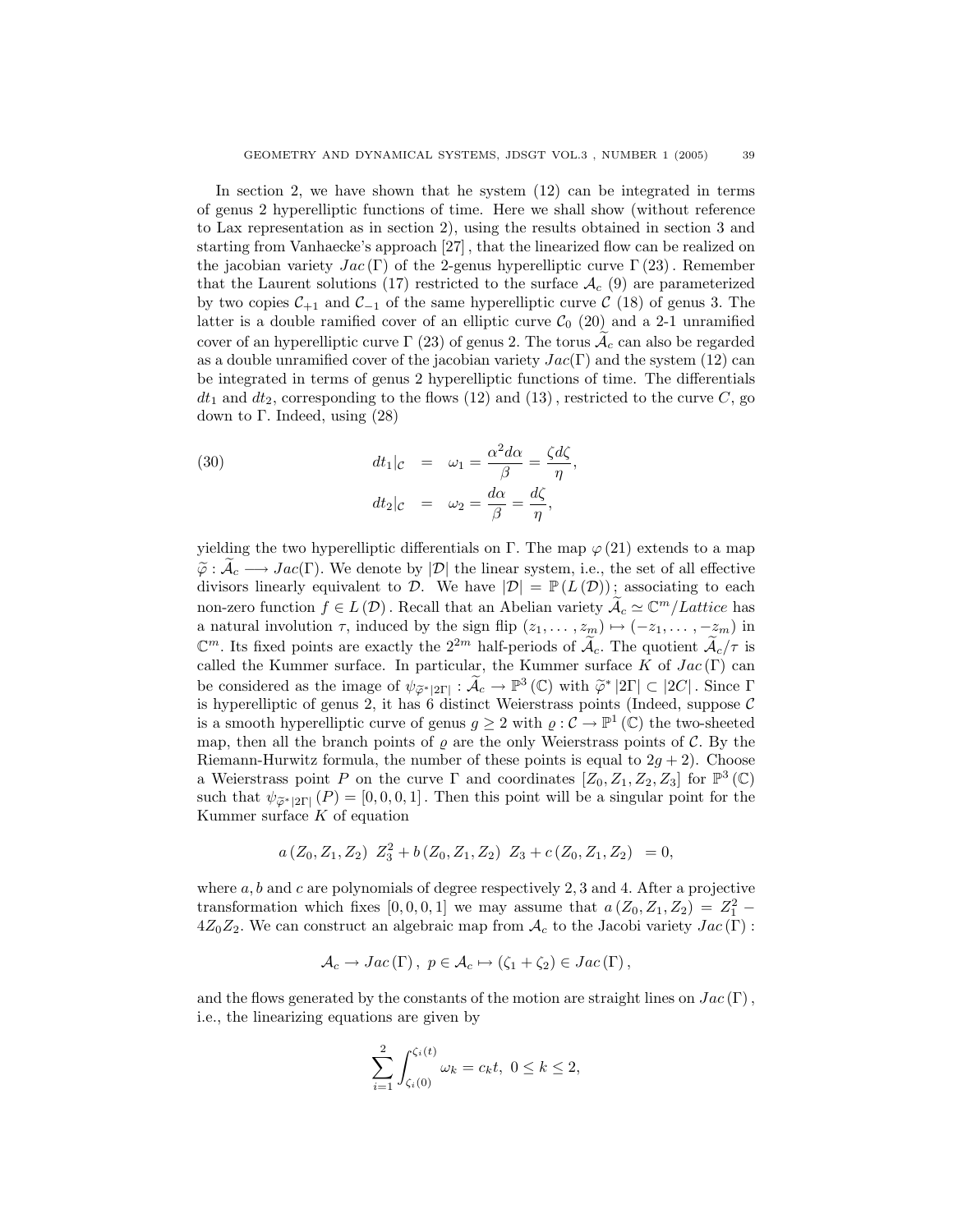where  $\omega_1, \omega_2$  (30) span the 2-dimensional space of holomorphic differentials on the curve  $\Gamma$  and  $\zeta_1, \zeta_2$  two appropriate variables given by

$$
\zeta_1 = \frac{1}{2} \left( -Z_1 + \sqrt{a (Z_0, Z_1, Z_2)} \right),
$$
  

$$
\zeta_2 = \frac{1}{2} \left( -Z_1 - \sqrt{a (Z_0, Z_1, Z_2)} \right),
$$

algebraically related to the originally given ones, for which the Hamilton-Jacobi equation could be solved by separation of variables.

#### 5. Reduction to elliptic solutions

In this section, we show that at some special values of the parameters  $\lambda_1$  and  $\lambda_2$ , the solutions for the integrable case proposed in this paper may be expressed in terms of elliptic functions. We solve the equations of motion with the help of finitegap integration theory. The reader is referred to a recent and excellent book [5] for this theory and its applications to nonlinear integrable equations. For doing that, we need some notions about elliptic Weierstrass  $\wp$ -function which we summarize here after.

Let  $\Lambda \subset \mathbb{C}$  be a lattice, which may be taken to be  $\Lambda = \{2m\omega_1 + 2n\omega_2, (m, n) \in \mathbb{Z}^2\}.$ We recall that the elliptic Weierstrass  $\wp$ -function with respect to  $\Lambda$  is defined by

$$
\wp(z)=\frac{1}{z^2}+\sum_{\substack{(m,n)\neq (0,0)\\(m,n)\in \mathbb{Z}^2}}\{\frac{1}{(z-2m\omega_1-2n\omega_2)^2}-\frac{1}{(2m\omega_1+2n\omega_2)^2}\},\ z\in \mathbb{C}.
$$

This series converges absolutely and uniformly on every compact set in  $\mathbb{C} \setminus \Lambda$ , thus giving a meromorphic function having a double pole at each lattice point. This function is doubly periodic  $\wp(z + 2m\omega_1 + 2n\omega_2) = \wp(z)$ ,  $(m, n \in \mathbb{Z})$  with periods  $2\omega_1, 2\omega_2$  such that  $Im \frac{\omega_2}{\omega_1} > 0$  and has a singularity at  $z = 0$  such as

$$
\wp(z) = \frac{1}{z^2} + \frac{g_2}{20}z^2 + \frac{g_3}{28}z^4 + \frac{g_2^2}{1200}z^6 + \cdots,
$$
  
\n
$$
g_2 = 60 \sum_{\substack{(m,n)\neq(0,0)\\(m,n)\in\mathbb{Z}^2}} \frac{1}{(2m\omega_1 + 2n\omega_2)^2},
$$
  
\n
$$
g_3 = 140 \sum_{\substack{(m,n)\neq(0,0)\\(m,n)\in\mathbb{Z}^2}} \frac{1}{(2m\omega_1 + 2n\omega_2)^6}.
$$

The derivative  $\wp'(z)$  is again an elliptic function. The  $\wp$ -function satisfies the addition theorem  $\overline{\phantom{a}}$  $\mathbf{r}$ 

$$
det\begin{pmatrix} 1 & \wp(a) & \wp'(a) \\ 1 & \wp(b) & \wp'(b) \\ 1 & \wp(c) & \wp'(c) \end{pmatrix} = 0, \qquad a+b+c=0,
$$

as well as the differential equation

$$
(\wp'(z))^2 = 4\wp^3(z) - g_2\wp(z) - g_3.
$$

The map  $\mathbb{C}/\Lambda \to \mathbb{P}^2(\mathbb{C}), z \mapsto [1, \wp(z), \wp'(z)], z \neq 0$  and  $0 \mapsto [0, 0, 1]$  is an isomorphism between the complex torus  $\mathbb{C}/\Lambda$  and the elliptic curve

$$
y^2 = 4x^3 - g_2x - g_3,
$$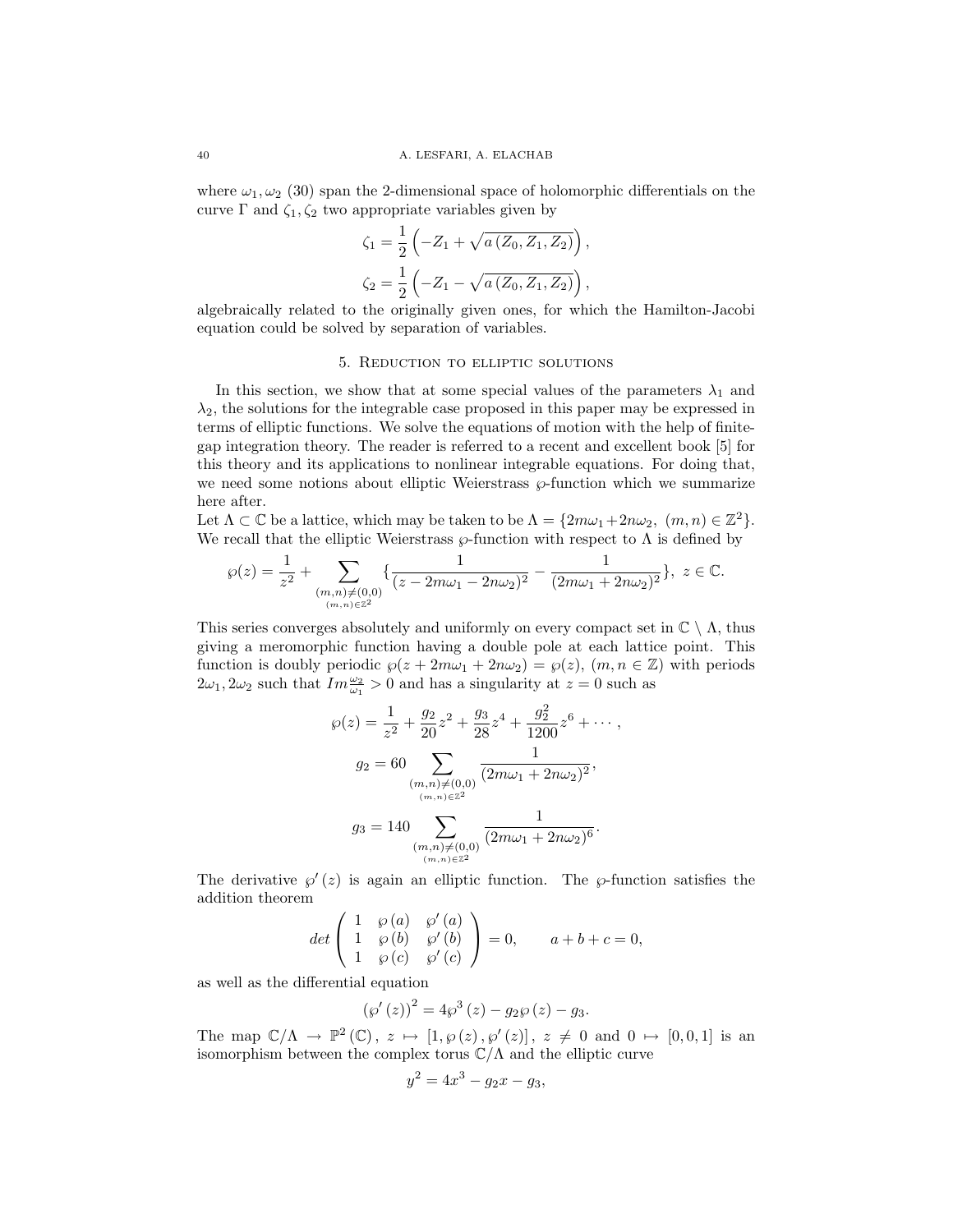where  $x = \wp(z)$  and  $y = \wp'(z)$ .

The elliptic solutions for which we look for are given by the spectral problem

N

$$
(31) \t\t \mathcal{L}\Psi = \lambda\Psi,
$$

depending in the elliptic potential

(32) 
$$
\mathcal{U}(x) = 2\sum_{i=1}^{N} \varphi(x - x_i) + C,
$$

as

$$
\mathcal{L}=\frac{\partial^{2}}{\partial x^{2}}-\mathcal{U}\left( x\right) .
$$

Here  $\Psi = \Psi(x, \lambda)$  is an eigenfunction (elliptic Backer-Akhiezer function) of operator  $\mathcal{L}, \varphi$  is the elliptic Weierstrass function defined above, C is a constant and  $x_1, ..., x_N$ are on the locus  $\frac{1}{2}$  $\ddot{\phantom{a}}$ 

$$
\Delta = \left\{ (x_1, ..., x_N) \in \mathbb{C}^N : \sum_{i \neq j} \wp'(x_i - x_j) = 0, \ x_i \neq x_j, \ j = 1, ..., N \right\}.
$$

The geometry of the locus  $\Delta$  was studied by several authors (see [3] for example). It was shown that  $\Delta$  is non-empty if N is a triangular number, i.e.,  $N = g (g + 1) / 2$ , where  $q$  is the number of gaps (or lacunas) in the spectrum or the genus of the associated hyperelliptic curve. It is shown in [3] that if  $x_i = x_i(t)$ ,  $j = 1, ..., N$ evolve according to the law

$$
\dot{x}_i = -12 \sum_{i \neq j} \varphi (x_i - x_j),
$$

then the function (32) is an elliptic solution of the well-known Korteweg-de Vries equation:

$$
\frac{\partial u}{\partial t} - 6u \frac{\partial u}{\partial x} + \frac{\partial^3 u}{\partial x^3} = 0,
$$

and is connected with the completely integrable Calogero-Moser system described by the hamiltonian:

$$
H = \frac{1}{2} \sum_{i=1}^{N} y_i^2 - 2 \sum_{i \neq j} \wp (x_i - x_j),
$$

with  $y_i, x_i, i = 1, ..., N$  being canonical variables.

Let us consider the two-gap potential for equation (31) normalized by its expansion near  $x = 0$  as

(33) 
$$
\mathcal{U}(x) = \frac{6}{x^2} + \alpha_1 x^2 + \alpha_2 x^4 + \alpha_3 x^6 + \alpha_4 x^8 + \cdots
$$

This potential satisfies the Novikov equation [30] :

$$
\sum_{i=-1}^{2} c_i \frac{\delta S_i}{\delta u} = 0,
$$

where  $\delta$  is the variational operator of the calculus of variations,  $c_i$  are constants and  $\overline{a}$ !<br>!

$$
S_{-1} = \int u dx, \quad S_1 = \int \left(\frac{1}{2}\left(\frac{\partial u}{\partial x}\right)^2 + u^3\right) dx,
$$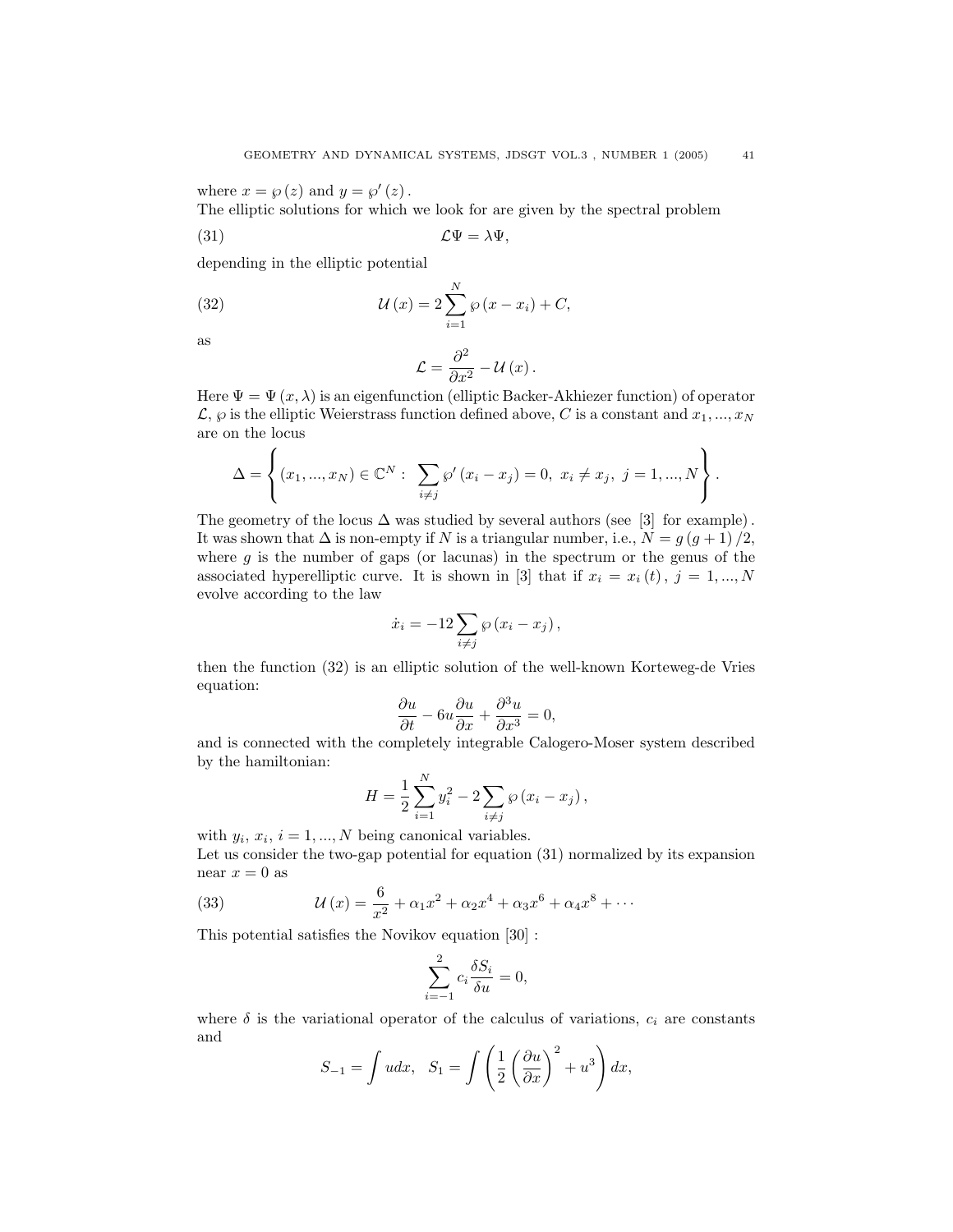$$
S_0 = \int u^2 dx, \qquad S_2 = \int \left(\frac{1}{2}\left(\frac{\partial^2 u}{\partial x^2}\right)^2 - \frac{5}{2}u^2\frac{\partial^2 u}{\partial x^2} + \frac{5}{2}u^4\right) dx,
$$

are the first integrals of the Korteweg-de Vries equation. Therefore, the algebraic curve associated with the potential(33)has the form [4]:

(34)  
\n
$$
w^{2} = z^{5} - 35\alpha_{1}z^{3} - 63\alpha_{2}z^{2} + \frac{1}{2}(567\alpha_{1}^{2} + 297\alpha_{3}) z + 1377\alpha_{1}\alpha_{2} - 1287\alpha_{4},
$$
\n
$$
= \prod_{i=1}^{5} (z - z_{i}).
$$

It follows from the trace formulae [26] , that

$$
s_1 + s_2 = -\sum_{i=1}^{N} \wp(x - x_i) - \frac{C}{2},
$$
  

$$
s_1 s_2 = 3 \sum_{i,j=1 \atop i \neq j}^{N} \wp(x - x_i) \wp(x - x_j) - \frac{1}{8} N g_2 + \frac{1}{2} \sum_{i,j=1 \atop i \neq j}^{5} z_i z_j + \frac{3C}{2} \sum_{i=1}^{N} \wp(x - x_i) + \frac{3C^2}{8},
$$

where  $z_1, ..., z_5$  are the branching points of the curve  $(34)$ .

We want the curve  $\Gamma(6)$  to be associated with the elliptic potential curve (34). Let  $z_{\alpha}$ ,  $z_{\beta}$  be two distinct branch points of the curve (34) which are the shifted values of the branch points  $\lambda_1$ ,  $\lambda_2$  of the curve  $\Gamma(6)$ . From system (2), we obtain

$$
\ddot{y}_1 = \left(\lambda_1 - y_1^2 - y_2^2\right) y_1, \n\ddot{y}_2 = \left(\lambda_2 - y_1^2 - y_2^2\right) y_2.
$$

This together with (10), (35) and (32) implies that

$$
\ddot{y}_1 - \mathcal{U}(x) y_1 = (\lambda_1 - 2 (z_\alpha + y_\beta)) y_1,
$$
  

$$
\ddot{y}_2 - \mathcal{U}(x) y_2 = (\lambda_2 - 2 (z_\alpha + y_\beta)) y_2.
$$

Consequently, we have

**Theorem 4.** Suppose that  $\lambda_1 = 3z_\alpha + 2z_\beta$  and  $\lambda_2 = 2z_\alpha + 3z_\beta$  where  $z_\alpha$  and  $z_\beta$  are two distinct branch points of the curve (34). Then, formula for elliptic solutions of  $(2)$  or  $(12)$  is given by

$$
y_1^2 = \frac{1}{z_{\alpha\beta}} \left\{ \Phi + 2z_{\alpha}^2 + (3C - 2z_{\alpha}) \sum_{i=1}^N \wp(x - x_i) + \left( \frac{3C}{4} - z_{\alpha} \right) C \right\},
$$
  

$$
y_2^2 = \frac{-1}{z_{\alpha\beta}} \left\{ \Phi + 2z_{\beta}^2 + (3C - 2z_{\beta}) \sum_{i=1}^N \wp(x - x_i) + \left( \frac{3C}{4} - z_{\beta} \right) C \right\},
$$

where  $z_{\alpha\beta} \equiv z_{\alpha} - z_{\beta}$ ,

$$
\Phi \equiv 6 \sum_{1 \le i \langle j \le N} \wp(x - x_i) \wp(x - x_j) - \frac{N g_2}{4} + \sum_{1 \le i < j \le 5} z_i z_j,
$$

and  $z_1, ..., z_5$  are the branching points of the curve  $(34)$ .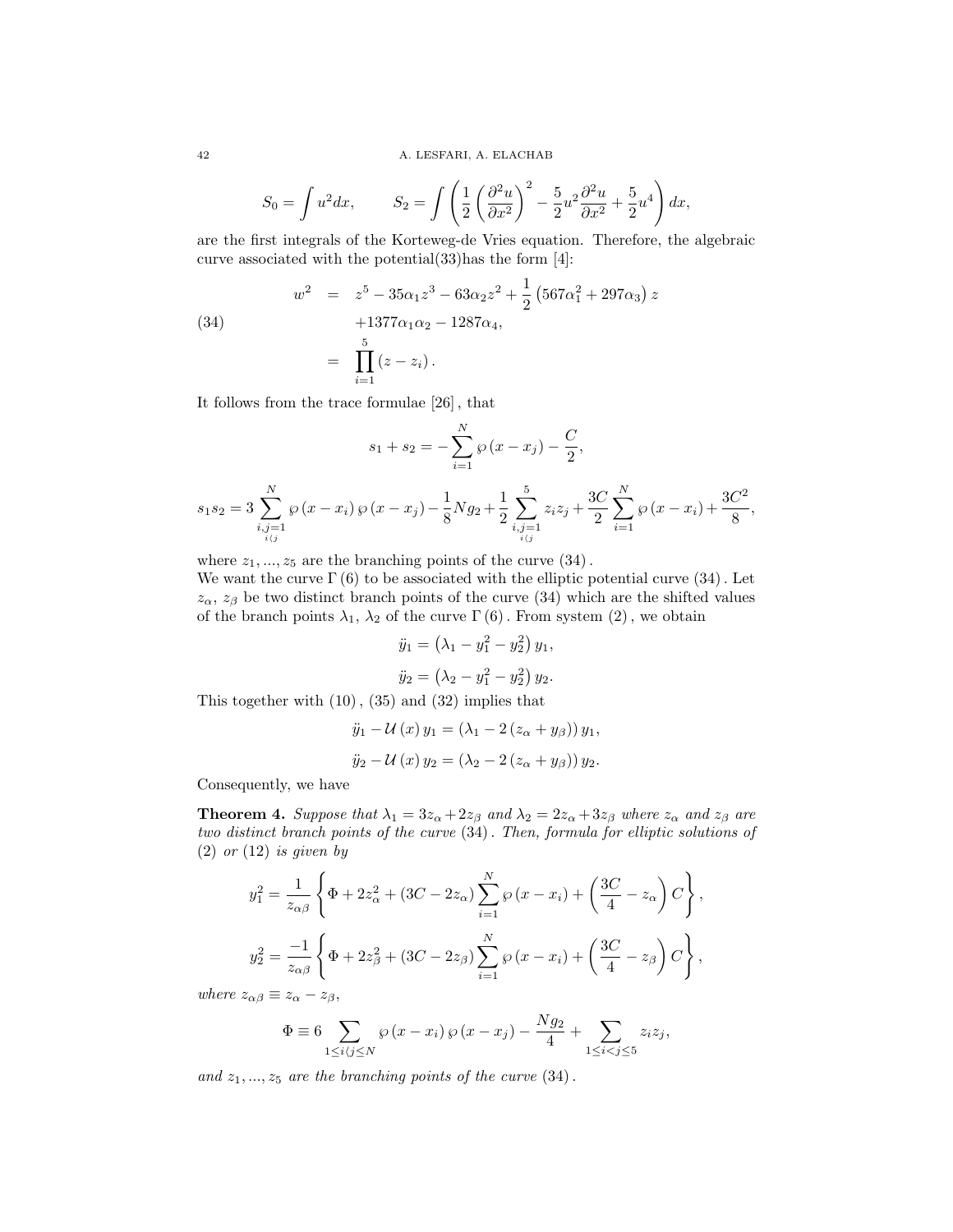#### **REFERENCES**

- [1] Adler, M., van Moerbeke, P., Linearization of Hamiltonian systems, Jacobi varieties and representation theory, Adv. in Math., 38 (1980) 318-379.
- [2] Adler, M., van Moerbeke, P., The complex geometry of the Kowalewski-Painlevé analysis, Invent. Math., 38 (1989) 3-51.
- [3] Airault. H., Mc Kean, H.P. and Moser, J., Rational and elliptic solutions of the KdV equation and a related many-body problem, *Comm. Pure Appl. Math.*, 30 (1977) 94-148.
- [4] Belokolos, A.I. and Enol'skii, V.Z., Isospectral deformations of elliptic potentials, Russ. Math. Surveys, 44 (1989) 155-156.
- [5] Belokolos, A.I., Bobenko, V.Z., Enol'skii, V.Z., Its, A.R. and Matveev, V.B., Algebro-Geometric approach to nonlinear integrable equations, Springer-Verlag, 1994.
- [6] Choodnovsky, D.V. and Choodnovsky, G.V., Completely integrable class of mechanical systems connected with Korteweg-de Vries and multicompnent Schrödinger equations, Lett. Nuovo Cimento, 22 (1978) 47-51.
- [7] Christiansen, P.L., Eilbeck, J.C., Enolskii, V.Z. and Kostov, N.A., Quasi-periodic solutions of the coupled nonlinear Schrödinger equations, Proc. R. Soc. Lond., 451 (1995) 685-700.
- [8] Eilbeck, J.C., Enolskii, V.Z., Kuznetsov, V.B. and Leykin, D.V.: , Linear r-matrix algebra for systems separable in parabolic coordinates, Phys. Lett., 180 (1993) 208-214.
- [9] Eilbeck, J.C., Enolskii, V.Z., Kuznetsov, V.B. and Tsiganov, A.V.: , Linear r-matrix algebra for classical separable systems, J. Phys. A.: Math. Gen., 27 (1994) 567-578.
- [10] Griffiths, P.A., Harris,J., Principles of algebraic geometry, Wiley-Interscience, 1978.
- [11] Haine, L.: The algebraic complete integrability of geodesic flow on  $SO(N)$ , Doctoral thesis at University of Louvain, 1983
- [12] Lesfari, A., Une approche systématique à la résolution du corps solide de Kowalewski, C. R. Acad. Sc. Paris, série I, 302 (1986) 347-350.
- [13] Lesfari, A., Abelian surfaces and Kowalewski's top, Ann. Scient. Ecole Norm. Sup. Paris, 4<sup>e</sup> série, 21 (1988) 193-223.
- [14] Lesfari, A., On affine surface that can be completed by a smooth curve, Result. Math., 35 (1999) 107-118.
- [15] Lesfari A., Geodesic flow on SO(4), Kac-Moody Lie algebra and singularities in the complex t-plane, Publicacions Matem`atiques Barcelona, 43 (1999) 261-279.
- [16] Lesfari, A., Une méthode de compactification de variétés liées aux systèmes dynamiques, Les cahiers de la recherche, Rectorat-Université Hassan II Aïn Chock Casablanca, 26 (1999) 147-157.
- [17] Lesfari, A., Completely integrable systems : Jacobi's heritage, J. Geom. Phys., 31 (1999) 265-286.
- [18] Lesfari, A., The problem of the motion of a solid in an ideal fluid. Integration of the Clebsch's case, Nonlinear diff. equ. appl., 8 (2001) 1-13.
- [19] Lesfari, A., The generalized H´enon-Heiles system, Abelian surfaces and algebraic complete integrability, Reports on Math. Phys., 47 (2001) 9-20.
- [20] Lesfari, A., A new class of integrable systems, Arch. Math., 77 (2001) 347-353.
- [21] Lesfari, A., The Hénon-Heiles system via the Kowalewski-Painlevé analysis, Intern. J. Theo. Phys, Group theory & Nonlin. Opt., Vol. 9, 4 (2002) 305-330.
- [22] Lesfari, A., Le théorème d'Arnold-Liouville et ses conséquences, Elem. Math., Issue 1, 58 (2003) 6-20.
- [23] Lesfari, A., Le système différentiel de Hénon-Heiles et les variétés Prym., Pacific J. Math., N1, 212 (2003) 125-132.
- [24] van Moerbeke, P., Mumford, D., The spectrum of difference operators and algebraic curves, Acta Math., 143 (1979) 93-154.
- [25] Moser, J., Three integrable Hamiltonian systems connected with isospectral deformations, Adv. Math., 16 (1975) 197-219.
- [26] Novikov, S.P., The periodic problem for Korteweg-de Vries equation, Funct. Anal. Pril., 8 (1974) 53-66.
- [27] Vanhaecke, P., Linearising two-dimensional integrable systems and the construction of actionangle variables, Math. Z., 211 (1992) 265-313.
- [28] Vanhaecke, P., A special case of the Garnier system, (1, 4)-polarized Abelian surfaces and their moduli, Compositio Math., 92 (1994) 157-203.